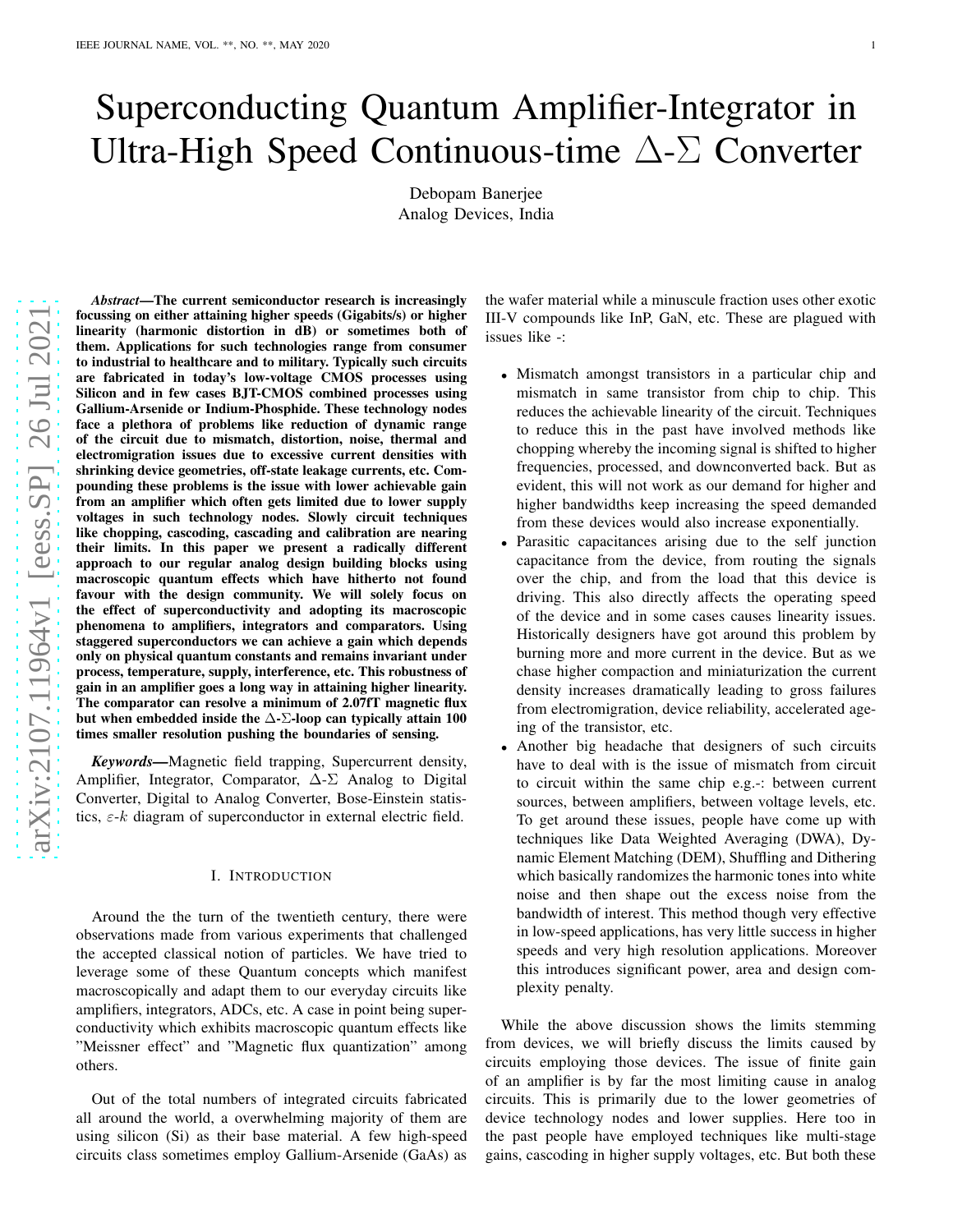methods cause significant bandwidth reduction due to multiple poles and cannot be used for really high-speed and highlinearity applications. Moreover this also requires expensive and complex compensation schemes for stabilization.

A  $\Delta\Sigma$ -ADC can very crudely be said to work on the principle of time averaging the outputs from a crude comparator and feeding them back with the input after proper amplifications to make it look like a very precise comparator. So even using two voltage levels like "+1" and "-1" we can represent an analog input like "0.31415" with good enough precision. As will be discussed in later sections, the proposed comparator in this paper has a resolution of 2.07fT (femto Tesla). So employing this comparator in our proposed  $\Delta\Sigma$ -ADC loop, we can theoretically detect and reliably measure much finer fields which would have been practically impossible using the existing conventional electronic circuits. The implications from this and the resulting applications that can be envisaged for such state-of-the-art solutions is wide and far-reaching. These can range from

- high precision scientific measurements like those required in particle colliders, high-energy experimentations, molecular research
- industrial measurements and control systems like those required in industrial automation, power-plants, equipment monitoring, control systems
- exploration and mapping
- communication systems
- diagnostics, healthcare and medicine, tomographic measurements, etc
- astronomical observations and space explorations
- applications in military and aerospace

With new promising research showing the existence of room temperature superconductivity, a lot of the problems associated with cryogenic setup, robustness and scalability can be addressed in the coming years.

The paper is arranged in six sections. In section-II we will give a brief overview of an example circuit which we are trying to replace with this proposed approach and methods. Post that we will briefly compare the pros and cons of the proposed method over existing ones. In section-III we will try to explain in simplest possible terms how it works and when it might not. In section-IV we will delve into detailed mathematical modelling of the proposed circuits and proceed to derive the various controlling fields like magnetic( $B$ ), electric( $\vec{E}$ ) and supercurrent density( $\vec{J}_s^*$ ). In section-V we will look at the equations governing the Superconductor-Metal-Superconductor(SNS) junction during transition times when we turn on/off the controlling coils. Finally in section-VI we will have a limited overview of the Bose-Einstein theory central to the working of bosons as the Cooper-pairs in superconductors are practically Bosons. This will help us in understanding the fundamental limitations of these proposed devices.

## II. PROPOSED CIRCUITS AND DEVICES

In this section we will first introduce the variety of circuits that we are trying to implement with our proposed technique. In the following figure we have a classical  $\Delta$ - $\Sigma$ modulator Analog to Digital Converter showing the blocks it is made up of  $\rightarrow$  opamps, passives like capacitors and resistors, comparator, feedback elements comprising either current-steering DACs or resistive-DACs depending upon the application needs.

If the input varies really slow compared to the clocking speed of this ADC, the "average of the output" will track the "average of the input". The quality of this tracking is primarily dependant on the collective gain of the loop-filter preceding the comparator, the resolution of the feedback signal and the speed with which the ADC operates.The blocks highlighted in Fig. [1](#page-2-0) are those which we are trying to replace with our proposed set of circuits. Typically the same  $\Delta\Sigma$ -ADC can be implemented via a feedforward or a feedback configuration. Here we will stick to a feedforward (CIFF) configuration to compare the implementations.

The macroscopic superconducting phenomena that we are interested in harnessing are best captured by Meissner effect and trapping of external magnetic field when a material changes phase from normal to superconduting. This change can be brought about in 3 independent ways -:

- Increasing the current or supercurrent density beyond the critical limit  $J_C$
- Increasing the magnetic field strength beyond  $H_C$  in type-I superconductors or beyond  $H_{C2}$  in type-II superconductors
- Increasing the tempetature above the critical temperature  $T_C$  for the superconductor

In our proposed methods we will be using the  $2^n d$  point to selectively bring a superconductor in and out of it superconductive phase. The other effect that we will be using, the Meissner effect, is basically a phenomenological observation wherein if the material in the presence of an external magnetic flux field is cooled below  $T_C$  then it expells the entire magnetic field from within its enclosed volume and acts as a perfect diamagnetic. This effect, as we will see later in the paper, is a more fundamental property and defining feature of superconductors than the oft quoted "zero resistivity". These are best explained in the following Fig. [2](#page-3-0)

To better understand why we have the flux stored we beign from Maxwell-Faraday equation in both differential and integral forms,

$$
\nabla \times \vec{E} = -\frac{\partial \vec{B}}{\partial t}
$$
 (1)

$$
\oint_C \vec{E} \, dl = -\frac{\partial}{\partial t} \int_S \vec{B} \, dS \tag{2}
$$

Let us now consider the contour shown by dotted pink contour shown at the top of the cylinder. As seen clearly, this lies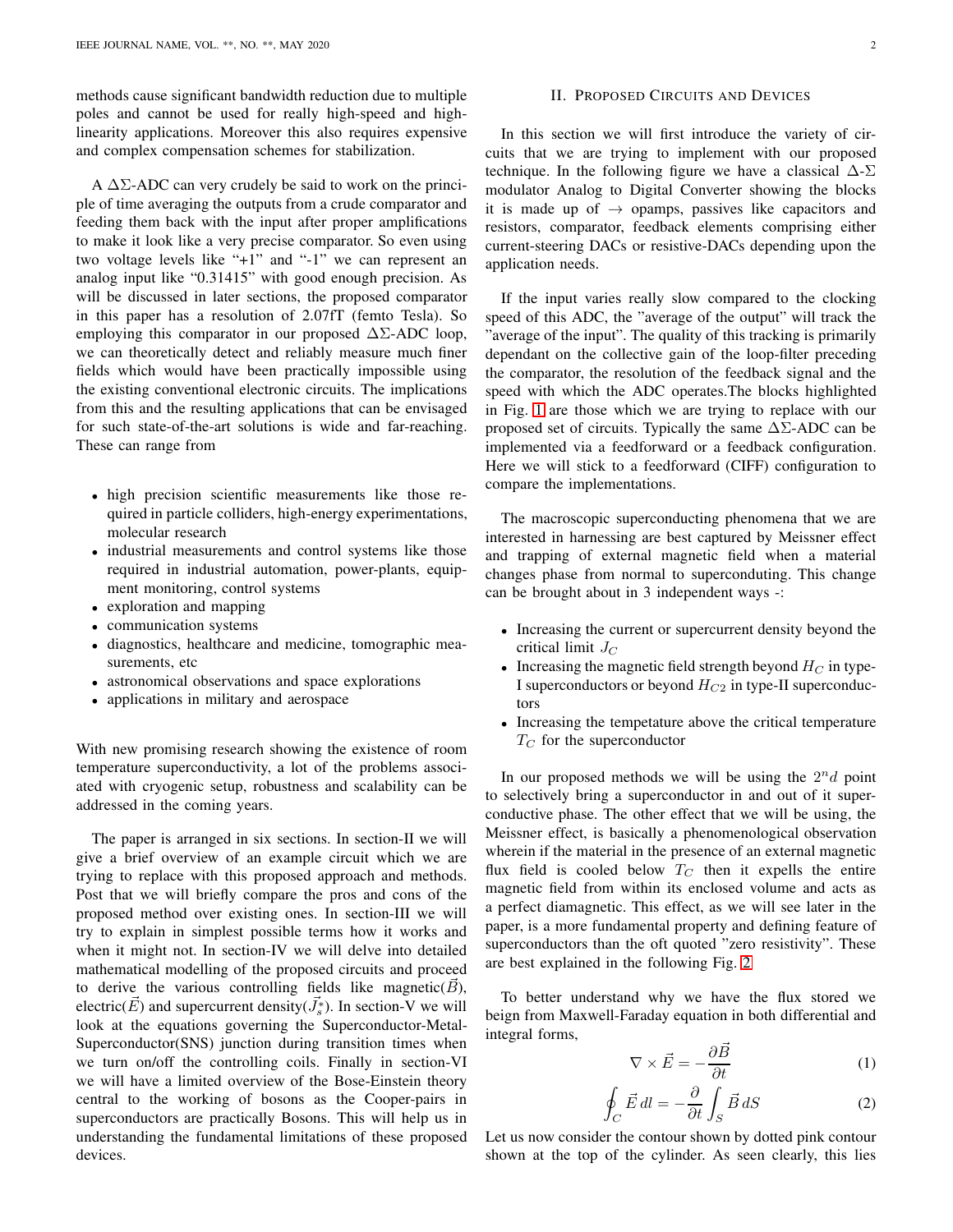

<span id="page-2-0"></span>Fig. 1. A classical  $\Delta$ -Σ Modulator ADC showing the basic building blocks.

within the normal ohmic material in case-1. Evaluating the  $2^{nd}$  equation above along this contour we conclude that the flux threading the 2-D surface enclosed by this contour must remain constant with time. For a superconductor due to Meissner effect, the total magnetic flux inside a superconducting cylinder is zero. Thus the magnetic field in the free space must remain constant and the integral on the left-hand side evaluates to zero. After the matierial moves to superconducting phase, an induced current of superelectrons or Cooper-pairs expel the flux inside the material. However an equal and opposite current of superelectrons flow in the opposite direction at the inner surface of the cylinder to keep the magnetic field constant. Now finally in case-3 when the magnetic field is turned off then the supercurrent on the outer surface ceases to flow but by the same logic as before, the supercurrent on the inner surface flows and the flux density originally present externally is now trapped.

This trapped current has been verified experimentally to have a decay constant in tens of years and thus for all practical purposes can be considered constant in our applications where each clock cycle might last not more than a few  $100\mu s$ . Now that we have a clear way of converting the input signal, either voltage or current, into a magnetic field and process it we can move forward to our original plan of somehow amplifying or integrating it. This will solve the basic functionality of the saffron coloured blocks to build a  $\Delta$ -Σ ADC.

Comparing the pros and cons of the aforementioned method, we notice without involved calculations the following -:

- We can have a circuit that it totally devoid of process and voltage variations as compared to finer geometry CMOS processes.
- The minimum field that can be generated and stored is of the order of 2.07fT(femto Tesla). To get ourselves and idea of how fine this distinction is in terms of physical parameters, let us consider an example. Suppose we fabricate a solenoid with air filled core having 1 turn per 1nm, which is a modest number. For  $\vec{B}$  to assume such low fields, we will need to send a current of 1pA through the coil woundings to generate a field small and

stable enough to match that resolved in a SQUID (Superconducting Quantum Interference Device, basically a sliced version of the cylinder we are considering).

- These proposed devices might be bulkier than an average transistor fabricated and might be trickier to fabricate than regular CMOS as this does not favour a planar geometry. Also they are not scalable as their CMOS counterparts.
- Noise will definitely favour they proposed class of circuits as they are operating at 2 orders of temperature lower than regular CMOS. Thus its not fair to compare thermal noise performance.
- However these kind of circuits are almost immune to the concept of offset and mismatch.

In following secitons, we will concentrate more on the amplification and transient performances. Noise will however be dealt with in Appendix-A.

#### III. WORKING OF THE PROPOSED CIRCUITS AND DEVICES

We will begin by borrowing the concept of magnetic diffusion in a material present in magnetic field. From electromagnetodynamics and applying Gauss's law of magnetic field divergence

$$
\nabla \times \nabla \times \vec{B} = -\nabla^2 \vec{B} = \mu_0 \nabla \times \vec{J}
$$
 (3)

Applying Ohm's Law in a conducting medium stationary with respect to a magnetic field

$$
\vec{E} = \sigma \vec{J} \tag{4}
$$

rearranging which gives

$$
\left(\mu_0 \sigma_0 \frac{\partial}{\partial t} - \nabla^2\right) \vec{B} = 0\tag{5}
$$

Now referring to Fig. [2](#page-3-0) suppose we have a conductor which extends to infinity in  $\hat{y}$  and  $\hat{z}$  directions but has finite width in  $\hat{x}$  direction. It is placed in a region in space with uniform  $\vec{B}$ directed in  $\hat{z}$  given by

$$
\vec{B}_{ext} = Re \left\{ \vec{B}_{0z} e^{j\omega t} \right\}
$$
 (6)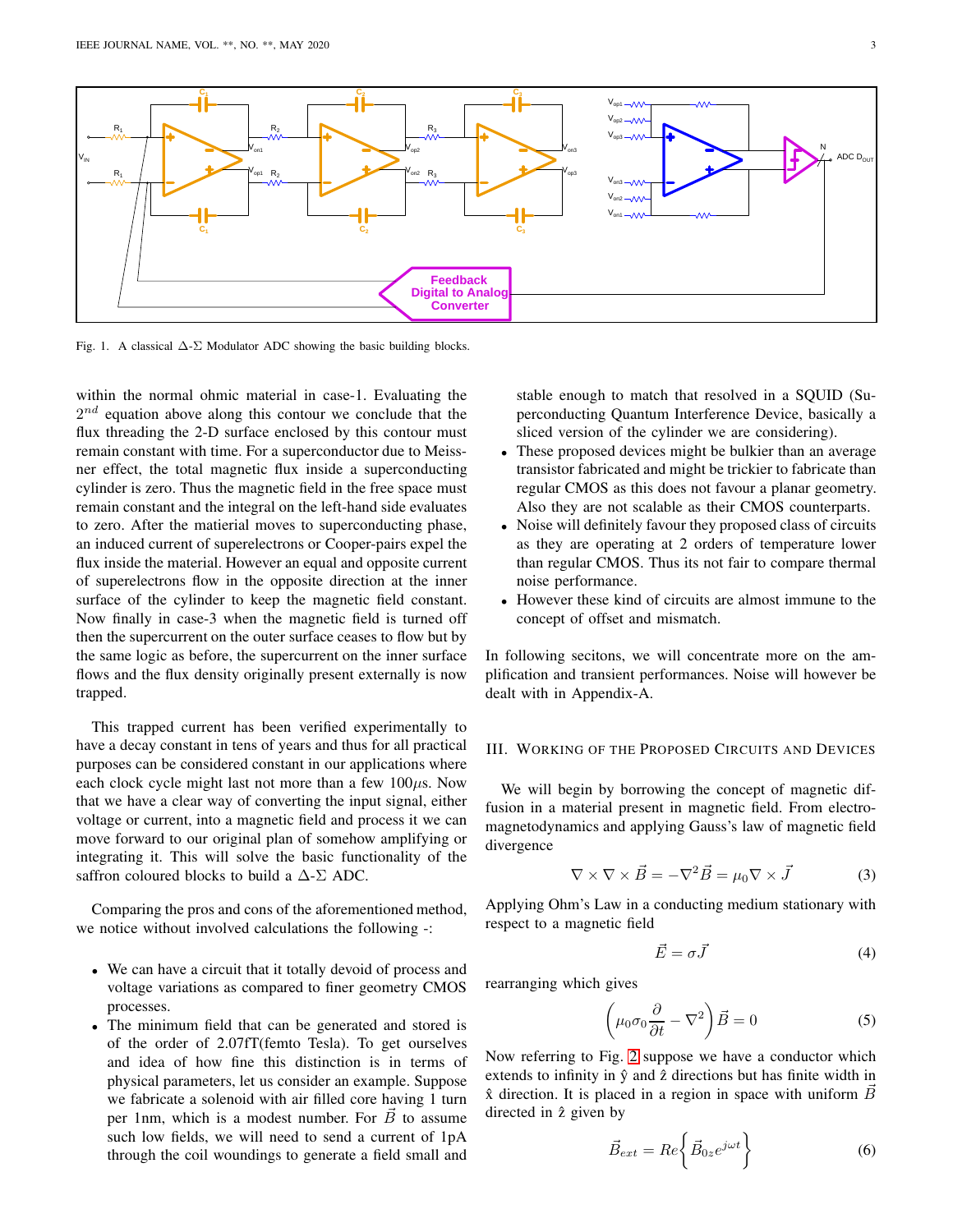

<span id="page-3-0"></span>Fig. 2. Flux trapping in a superconductor based on Meissner effect and classical Electrodynamics.

Solving for the magnetic field inside the conductor and the circulating surface current from the above two equations are

$$
\vec{B}_{int} = Re \left\{ \vec{B}_{0z} \frac{\cosh(1+j)\sqrt{\frac{\omega\mu\sigma}{2}}x}{\cosh(1+j)\sqrt{\frac{\omega\mu\sigma}{2}}d} e^{j\omega t} \right\}
$$
(7)

where 2d is the finite thickness of the slab in  $\hat{x}$ ,  $\omega \mu \sigma$  are properties of the material of the slab and

$$
\vec{J}_{circ} = Re \left\{ \sqrt{\frac{\omega \sigma}{2\mu}} \vec{B}_{0z} (1+j) \frac{\sinh(1+j)\sqrt{\frac{\omega \mu \sigma}{2}} x}{\sinh(1+j)\sqrt{\frac{\omega \mu \sigma}{2}} d} e^{j\omega t} \right\} (8)
$$

However, for a superconducting medium placed in a magnetic filed lower than  $H_C$  for type-I or  $H_{C2}$  for type-II we will have a slightly different set of equations. First of all we get a modified Ohm's Law for superconductors proposed by the London brothers and given by

$$
\vec{E} = \frac{\partial}{\partial t} (\Lambda \vec{J}) \tag{9}
$$

The magnetic diffusion equation is obtained by proceeding from

$$
\frac{\partial}{\partial t} \left( \nabla \times \nabla \times \vec{B} \right) = -\frac{\partial}{\partial t} \left( \nabla^2 \vec{B} \right) = \mu_0 \nabla \times \frac{\partial \vec{J}}{\partial t} \tag{10}
$$

rearranging which gives

$$
\left(\frac{1}{\Lambda} - \frac{\nabla^2}{\mu_0}\right) \frac{\partial}{\partial t} \vec{B} = 0 \tag{11}
$$

Again assuming the same orientation of superconductor and magnetic field as before, we arrive at

$$
\vec{B}_{int} = Re \left\{ \vec{B}_{0z} \frac{\cosh x \sqrt{\frac{\mu_0}{\lambda}}}{\cosh d\sqrt{\frac{\mu_0}{\lambda}}} e^{j\omega t} \right\}
$$
(12)

where 2d is the finite thickness of the slab in  $\hat{x}$ ,  $\omega \mu \sigma$  are properties of the superconducting material of the slab and

$$
\vec{J}_{circ} = Re \left\{ \frac{1}{\sqrt{\mu \lambda}} \vec{B}_{0z} \frac{\sinh x \sqrt{\frac{\mu_0}{\lambda}}}{\sinh d \sqrt{\frac{\mu_0}{\lambda}}} e^{j\omega t} \right\}
$$
(13)

If by design we are in such a state where the current circulating inside a superconducting block is composed of both normal carriers→electrons and supercarriers→superelectrons, then the equation describing the complete distribution over time and length scales is

$$
\left[1 - \lambda^2 \nabla^2 + \left(\mu \sigma \lambda^2 - \tau_s \lambda^2 \nabla^2 + \tau_s \right) \frac{\partial}{\partial t} \right] \vec{B} = 0 \quad (14)
$$

where  $\tau_s$  is the scattering time-constant of the superconductor. However such situations will only arise when transitioning from superconducting pahse to normal phase or vice-versa. Now we will look at how this stored magnetic is magnified and integrated. In the Fig. [3](#page-4-0) a cylinder is shown contructed from a type-I superconductor.

After we reach the trapped flux state of the rightmost case in Fig. [2,](#page-3-0) the supercurrents will circulate all over the height of the cylinder. Instead if we selectively make some regions of the superconducting annulus ohmic and only a part as superconducting, this circulating current will be limited to only those portions which are in superconducting phase. This can be achieved by sending currents into the coils shown by  $\times$  and  $\bullet$  which generate an axial magnetic field through the superconductor strong enough to break the Cooper-pairs and convert the superconductor locally under the coil into normal ohmic metal. Thus the trapped magnetic flux will be maintained by circulating supercurrents flowing in only certain section of the superconductor. The supercurrent can be given by the following approximate solenoidal relation

$$
\vec{B}_{trapped} = \mu n I_S \tag{15}
$$

which is not valid at the upper and lower edges of the cylinder due to fringing. Here n is the effective turns per unit length and  $I<sub>S</sub>$  is the total supercurrent flowing in the part which is still superconducting. Now let us focus on a small section of Fig.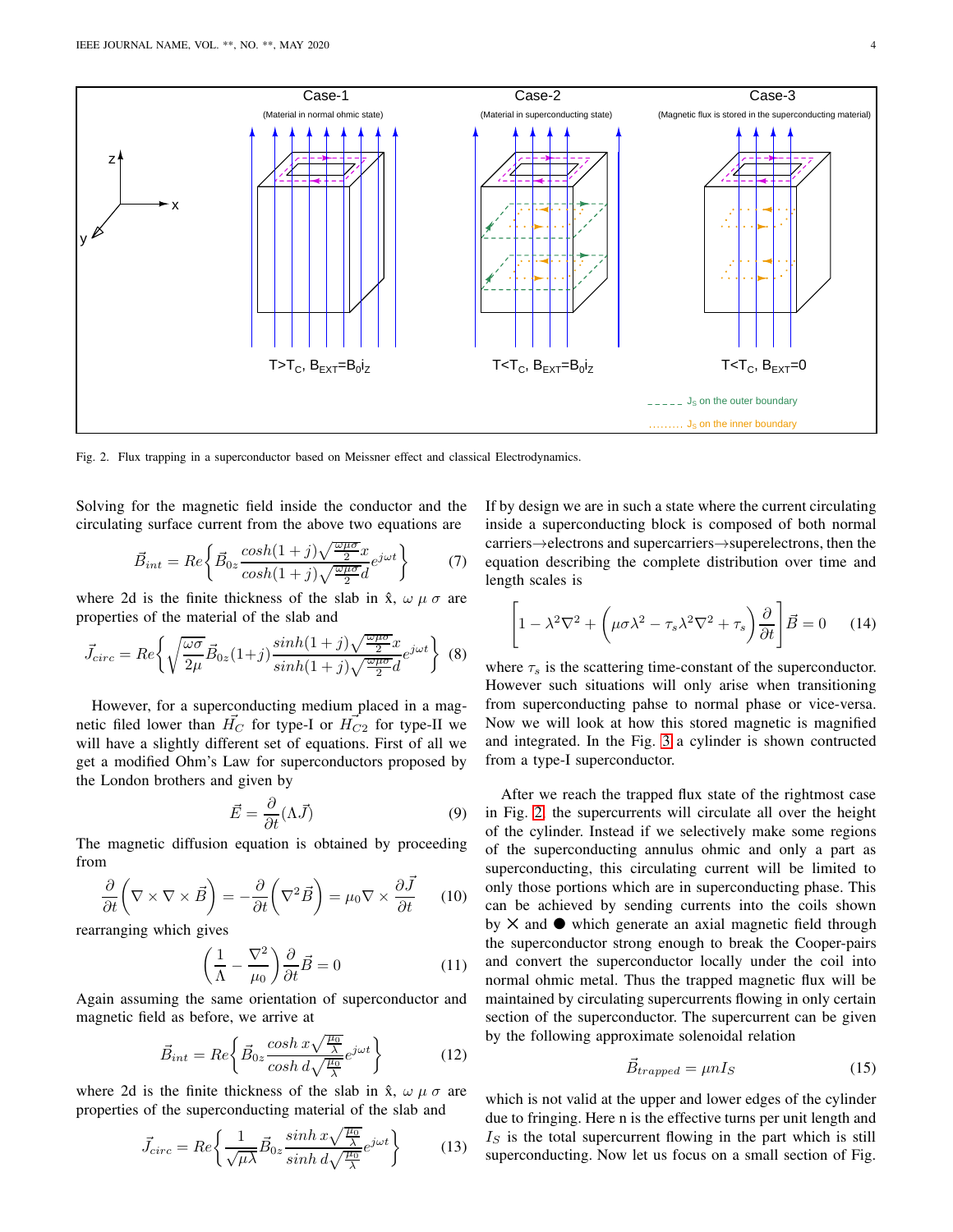

<span id="page-4-0"></span>Fig. 3. Construction of the magnetic flux trapping and amplifying+integrating in a superconductor.

[3](#page-4-0) consisting of two windings separated by a grounded metal shielding with the superconducting material enclosed within. Let us also consider that only the top coil is carrying a current such that the portion enclosed by it is not superconducting whereas the lower coil is not carrying any current and thus the portion enclosed by it is still superconducting. After establishing such a condition, if we go through the steps shown in Fig. [2,](#page-3-0) the circulating supercurrent will be flowing only in the lower portion which is still superconducting and not the upper part. Then if we stop the current in the upper coil, the material enclosed will return to the normal superconducting state and the supercurrent will spread over twice the original area to satify the Maxwell-Faraday equation

$$
\sum_{1}^{S} \oint_{C} \vec{E} \, dl = \sum_{1}^{S} \left[ -\frac{\partial}{\partial t} \int_{S} \vec{B} \, dS \right] \tag{16}
$$

with the difference being, here we consider miltiple closed contours in the void enclosed by the total cylinder defining a surface through which the magnetic field needs to be constant. Here S is the number of contours we are considering in the given space between end to end of two coils; the answer remains the same independent of the number of such contours chosen. Thus evidently we see that after turning on both the coils, the supercurrent density  $(\vec{J}_S)$  becomes almost half but the supercurrent  $(\tilde{I}_S)$  remains the same. Next if we turn the current through the lower coil only thus making the lower portion of the enclosed material normal, the supercurrent will flow only in the upper portion where the material is still superconducting. By doing this whole sequence of turning on/off sequentially each coils we are able to bring such "discs" of superconducting currents into the same horizontal plane. Because the current flowing in each strand of superconductor is bounded on either sides and not have dissipated, we now have an amplification of the trapped magnetic field by a factor  $N_{SC}^{*}$  where  $N_{SC}^{*}$  is the number of stacks of coil that can be manufactured into the same cylinder. Based on our working knowledge of the device developed so far we can readily draw the following conclusions on the amplification factor  $\dot{N}_{SC}^*$  -:

- We can have an amplification factor that is totally independent of fabrication imperfections like process, mismatch, gradients, etc.
- We will see in later sections that this factor depends on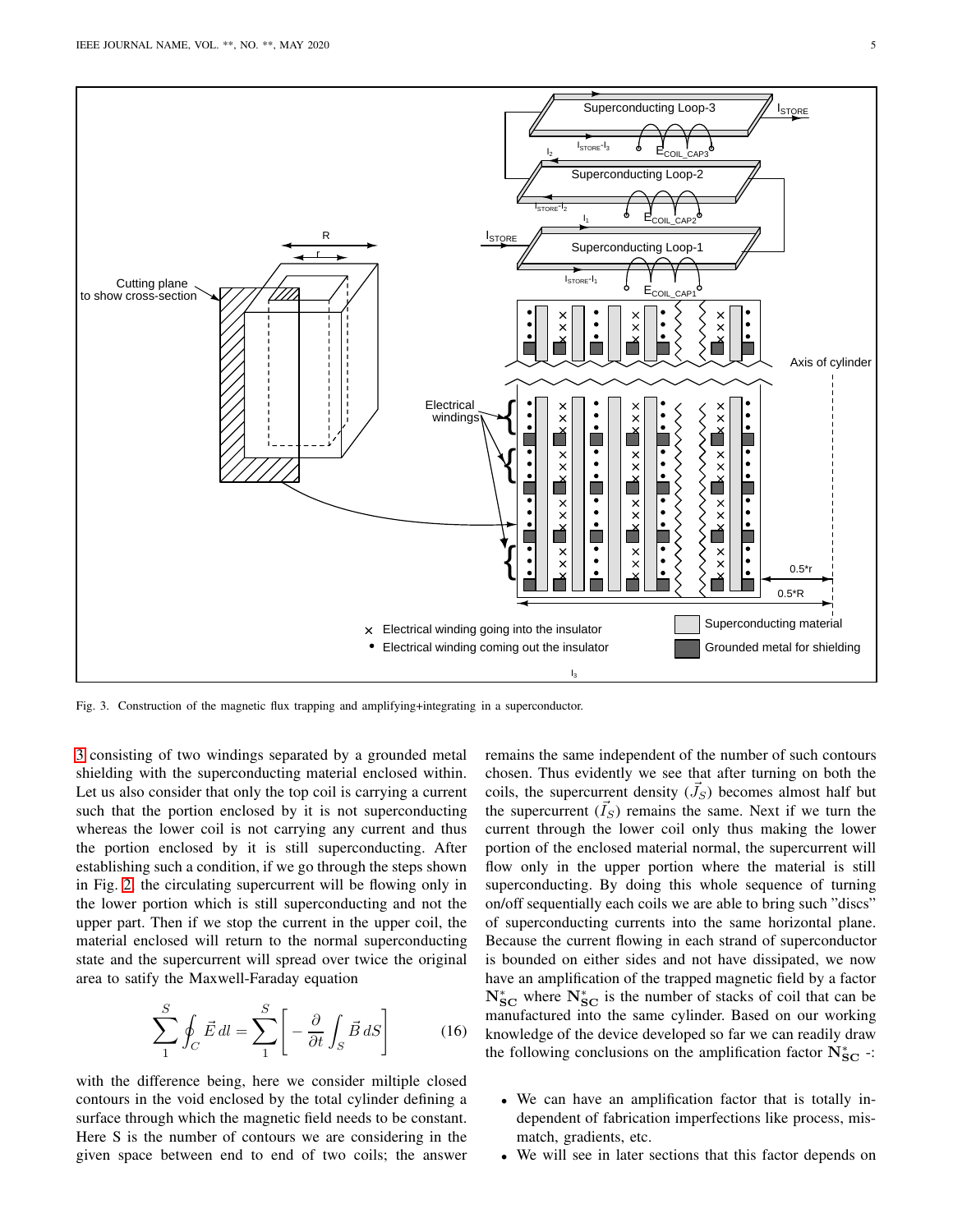only quantum mechanical and thermodynamic constants thus making it robust.

- In classical CMOS circuits we could achieve higher gains by cascading amplifier stages and increasing headroom. However this posed a stability issue as most of the times such structure were operated in closed loop. With our proposed structure we are not bound by stability and can theoretically cascade such structures to resemble a distributed amplifier with high enough gain.
- Also this amplification factor does not have any low frequency problems like drift which plague classical CMOS circuits.

If this device is to be used as an amplifier, we can do so easily by placing a SQUID on top of the cylinder but isolated from it electromagnetically. So once one set of amplificaiton sequence is done, the resultant magnetic field is stored in the SQUID. The cylinder is reset and next amplification sequence begins. Post that the resultant magnetic field is again added to the SQUID and the overall device performs like an integrator with gain. For more detailed description of how a SQUID functions, one can refer to the books mentioned in reference section. Thus we have formulated a replacement of those building blocks marked in saffron in Fig. [1.](#page-2-0) The feedback digital-to-analog converter block shown in the same figure can also implemented by passing the reference current through a solenoid as can be done with the input current too. The only blocks that are now left are the comparator and the feedback-DAC which will be taken up in the last section.

Shown below is a similar construction of the cylinder but with a type-II superconductor which shows the formation of vortices for fields higher than first critical field. Here too the



Fig. 4. Presence of Abrikosov vortices in type-II superconductor for magnetic fields higher than  $H_{C1}$  <  $H_{EXT}$  <  $H_{C2}$ .

same mathematics and arguments hold as would in the case of a type-I superconductor discussed previously in this section.

There remains one final thing in this section, applicable to both type-I and type-II superconductors, which expresses the magnetic field trapped inside a superconductor is quantized. This is not true for any normal fields generated by a current carrying wire or a solenoid; those can assume any particular value but not the trapped field inside a superconductor. This concept of quantization is foreign to the classical domain and we will need to invoke quantum electromagnetics to explain it. Consider the following Schrödinger wave equation in the simplest form

$$
i\hbar \frac{\partial \psi}{\partial t} = -\frac{\hbar^2}{2m} \nabla^2 \psi + V(x, y, z, t)\psi \tag{17}
$$

We define a probability density of the aforementioned wavefunction  $\psi$  as

$$
\frac{\partial \rho_S}{\partial t} = -\nabla J_\rho \tag{18}
$$

where  $\rho_S$  is the given by  $|\psi^2|$  as defined by Born to be the probability of finding the particle at a given location and a given time,  $J_{\rho}$  is the associated probability current of the particle/s described by  $\psi$ . Thus  $J_{\rho}$  is given by

$$
J_{\rho} = -\frac{\hbar}{2im}(\psi^* \nabla \psi - \psi \nabla \psi^*) = Re \left\{ \psi^* \frac{\hbar}{im} \nabla \psi \right\} \tag{19}
$$

In our specific case involving the motion of charged particle in electric and magnetic fields, we need to find a quantummechanical version of the classical Lorentz's Force law which can be readily obtained from textbooks dealing in such given by the following classical and quantum-mechanical versions

 $\eta$ 

$$
i\frac{d\vec{v}}{dt} = q\{\vec{E} + (\vec{v} \times \vec{B})\}
$$
 (20)

$$
i\hbar\frac{\partial\psi}{\partial t} = -\frac{1}{2m} \left[ \frac{\hbar}{i} \nabla - qA(x, y, z, t) \right]^2 \psi + q\phi(x, y, z, t)\psi
$$
\n(21)

For such a wavefunction  $\psi$  the probability current is given by

$$
J_{\rho} = Re \left\{ \psi^* \left[ \frac{\hbar}{im} \nabla - \frac{qA(x, y, z, t)}{m} \right] \psi \right\}
$$
 (22)

If we define the constituents of the supercurrent using an overall macroscopic many-body wavefunction instead of individual wavefunctions for wach superelectons

$$
\Psi(x, y, z, t) = \sqrt{n^*(x, y, z, t)} e^{i\theta(x, y, z, t)}
$$
(23)

where  $n^*(x, y, z, t)$  is the local density of superelectrons. Using this expression for  $\Psi$  in the previous equation, we get

$$
J_S^* = q^* n^*(x, y, z, t) \left[ \frac{\hbar}{m^*} \nabla \theta(x, y, z, t) - \frac{q^*}{m^*} A(x, y, z, t) \right]
$$
(24)

where the term in the brackets is the effective superelectrons velocity. After rearranging and some algebraic manipulations we get

$$
\Lambda J_S^* = -\left[ A(x, y, z, t) - \frac{\hbar}{q^*} \nabla \theta(x, y, z, t) \right]
$$
 (25)

Remembering the definition of magnetic vector potential and electric potential

$$
\vec{B} = \nabla \times \vec{A}, \quad \vec{E} = -\nabla \phi - \frac{\partial \vec{A}}{\partial t}
$$
 (26)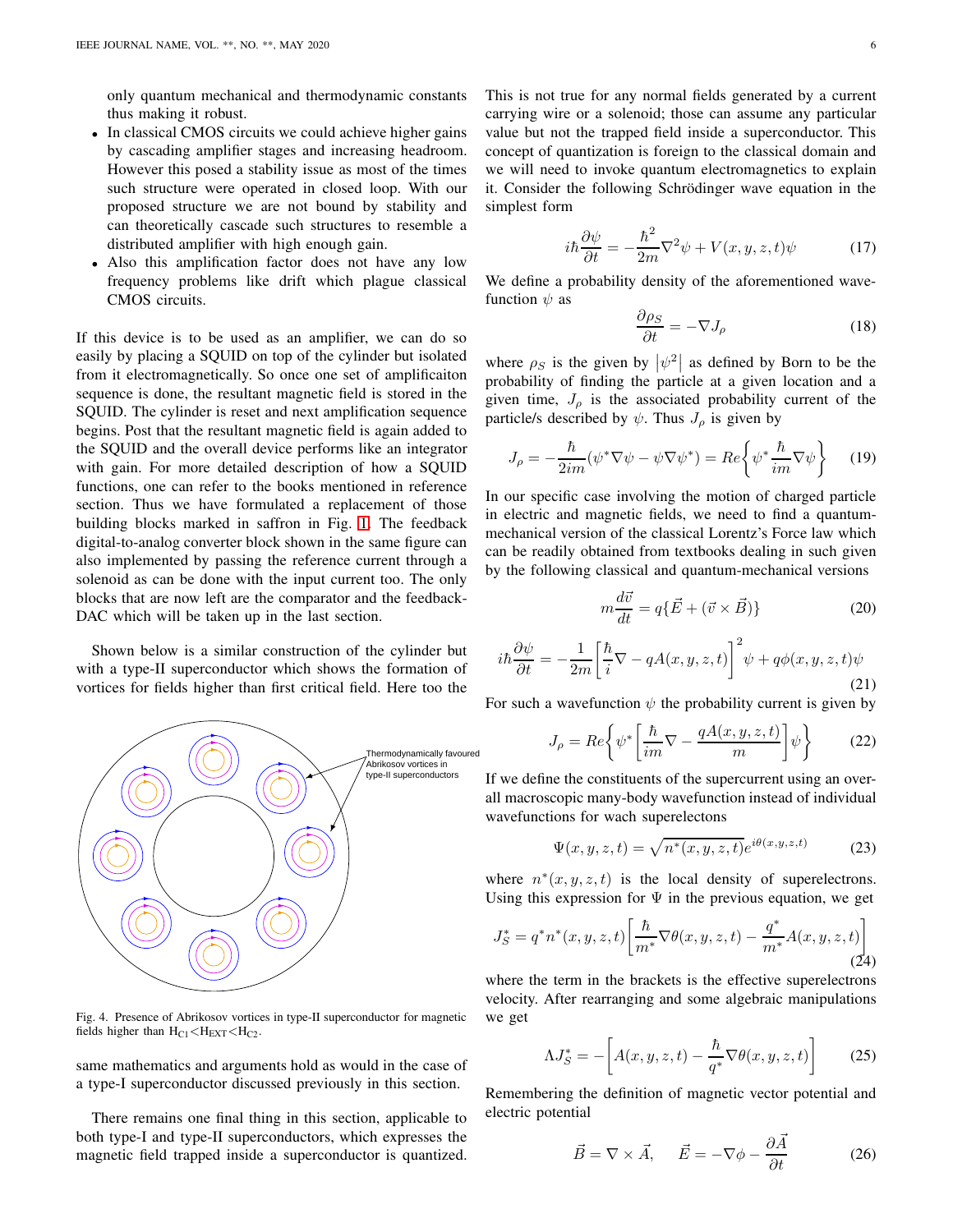Integrating the prior equation we get

$$
\oint_C (\Lambda \vec{J}_S^*) \cdot d\vec{l} + \int_S \vec{B} \cdot d\vec{S} = \frac{\hbar}{q^*} \oint_C \nabla \theta \cdot d\vec{l} \tag{27}
$$

In general integration of a spatial derivative over a countour is simply given by

$$
\int_{r_a}^{r_b} \nabla \theta. \vec{dl} = \theta(r_b, t) - \theta(r_a, t)
$$
\n(28)

if  $r_a \rightarrow r_b$  such that a closed contour is traced the the integral evaluates to zero. However if the function  $\theta$  is composed of a particular and a general solution given by  $\theta(x, y, z, t) =$  $\theta_P(x, y, z, t) + 2\pi n$  where n is an integer, then the solution to the above integral is just  $2\pi n$ . Thus we see that the RHS of the integration gives  $\frac{hn}{q_{\mathcal{S}}^*}$  which shows that the magnetic field flux trapped inside the hollow of our superconducting cylinder is indeed quantized by  $\phi_0 = \frac{h}{q_s^*} = 2.0706$  femto-Tesla· $m^2$ .

To get an idea about the speed and performance comparison of the proposed device and its classical counterpart let us assume that we have a superconducting cylinder as shown in Fig. [3](#page-4-0) wherein by construction we have  $N_{AMP}$  rings. Also let us assume that the magentic field trapped inside the superconducting cylinder needs a finite settling time based on the mobility of the Cooper-pairs among other things  $\rightarrow$  $\tau_{cooper}$ . In any typical sampled system the time taken to settle to  $\frac{1}{2}$ LSB accuracy for a "N-bits" system is

$$
t_{settle} = \tau_{RC}(N+1)\ln(2) \tag{29}
$$

where R and C are the total path resistance and sampling capacitor of the network. So for a 22-bit linearity system we would require about 16 time constants. Assuming the engaging and disengaging of each of the E-coils takes  $\tau_{E-coil}$ , we would need a total time for the settling of the integrator around

$$
\mathbf{t}_{\textbf{settle}}^* = \left[16\tau_{cooper} \ln(2)\right] + \left[ (2N_{AMP} + 1) \times \tau_{E-coil} \right] (30)
$$

For the purpose of illustration, we note that the  $2^{nd}$ -term in the above equation dominates. Assuming the digital standard-logic gates are in lower technology nodes, we can roughly conclude the settling-time to be of the order of 20 nano-seconds. If the same was to be achieved using a classical CMOS opamp based discrete time integrator with a transfer function

$$
A_V = \frac{C_i}{C_f} \left( \frac{z^{-1}}{1 - z^{-1}} \right)
$$
 (31)

we would require to burn about 1.12mA in just the input differential-pair to meet 20ns settling time across corner and temperature assuming C=2pF and feedback factor  $\beta = \frac{1}{10}$ . Whereas in the proposed device it would primarily be the current required by the digital control gates driving the E-coils. Overall current benefits would be compared with existing ADC architectures in table-I.

For those conversant in the art of electronic circuit design, the arangement shown in Fig. [5.](#page-6-0) The operation can be easily understood by following the outlined steps.



Diagram is for representative purpose only.

Fig. 5. A typical arrangement showing the amplifier with an input coil.

- <span id="page-6-0"></span>• We begin by turning  $E_{COLL}[1:4]$  on and the input solenoid also on.
- Thing to note here is that  $B_{IN}$  has to be lower than the absolute magnetic field of the superconductor material.
- Next, only  $E_{COLL}[1]$  and  $E_{COLL}[4]$  are turned off, transitioning the respective segments into superconducting regions. Rest remain in ohmic regions.
- Now the input solenoid is turned off making  $B_{IN}=0$ .
- The magnetic field information of  $B_{IN}$  is stored by the circulating supercurrent inside the superconducting segments 1 and 4.
- Next keeping  $E_{COLI}$ [3] on, we turn off  $E_{COLI}$ [2] thus allowing the current a larger cross-section to flow or circulate.
- Finally we turn on  $E_{COLL}[1]$  restricting the two concentric superconductor currents in segments 2 and 4. Thus we can magnify  $B_{IN}$  by a factor of two.

Another probable method of implementing a gain stage is shown below in Fig. [6](#page-7-0) The time derivative of the total flux linked by the coils will be constant as we will show below. Consider we begin with the loops being in normal ohmic state which can be easily done using the E-coil arrangement shown in the prior amplifiers. This makes sure that the flux incident on the loops do penetrate through. After the flux threading the loops settle with a time constant, the loops are again brought back to superconducting state using the same E-coil action.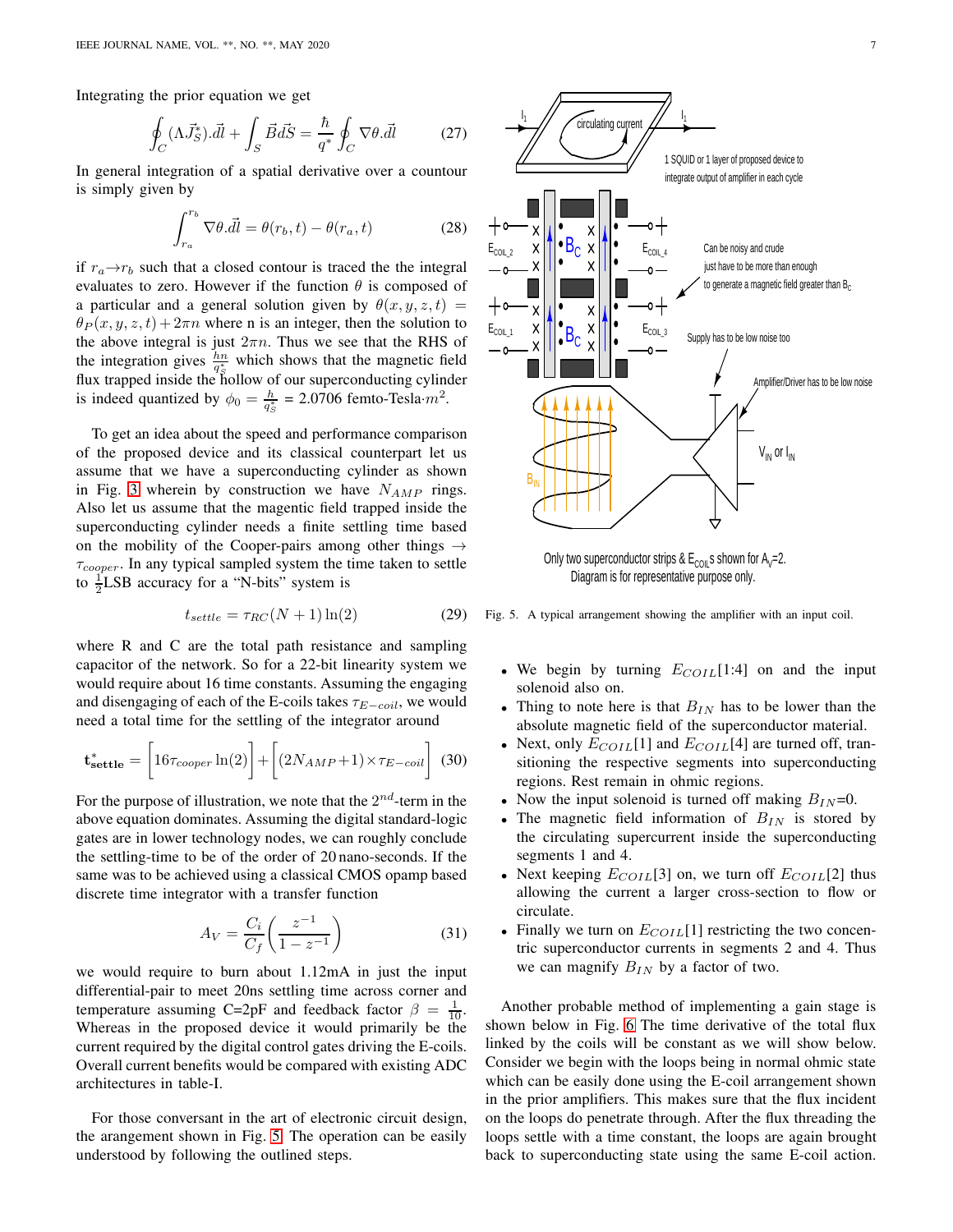

<span id="page-7-0"></span>Fig. 6. Arrangement showing the storage of magnetic flux in connected superconducting coils.

The total circulating current  $i_{CIRC}$  is given by

$$
\frac{d}{dt}(\lambda_1 + \lambda_2) = -i_{CIRC} \times R_{LOOP}
$$
 (32)

But due to the perfect conduction properties, the electric field inside the superconductor is zero  $(E = 0)$  and thus  $R_{LOOP}$  is also zero. This means the total incident flux at the time instant when the loop became superconducting is now "sampled" or "frozen". This idea is now extended to multiple such loops or woundings shown in Fig. [7.](#page-7-1) Initially all the coils are exposed to the external magnetic field  $\vec{B}_{IN}$  which leads us to the following equation

$$
N\lambda_0 + (N-1)i + L_{AMP}i_{AMP-I} = k \tag{33}
$$

where  $\lambda_0$  is  $\vec{B}_{IN} \times A_{loop}$  and k is a constant. Next we reduce the magnetic fields to the loops from  $\vec{B}_{IN}$  to  $\epsilon \vec{B}_{IN}$ . The loops or inductors being linear, the current in them would also scale down by the same amount i.e. from i to  $\epsilon i$ . Hence we would have

$$
N\epsilon\lambda_0 + (N-1)\epsilon i + L_{AMP}i_{AMP-F} = k \tag{34}
$$

From the above two equations we get

$$
\Delta \lambda_{AMP} = \lambda_{AMP-F} - \lambda_{AMP-I} = N(1-\epsilon)\lambda_0 + (N-1)(1-\epsilon)Li
$$
\n(35)

The first term gives us the amplification of input flux while the second term can be easily calibrated out using digital postprocessing. Typically the fields would be turned off in an application which would lead to  $\epsilon = 0$ . In other words when the flux inside the inductors  $[L_1 \rightarrow L_N]$  are simultaneously changed, the flux through  $L_{amply}$  changes in such a fashion that the initial flux given by  $B_{IN} \times A_{loop}$  remains constant. In other words, if the net flux through  $[L_1 \rightarrow L_N]$  are made zero, we can get a amplified field through the  $L_{amply}$  inductor. The inductors can be easily laid out in a fashion similar to the ones shown in the previous amplifiers.



<span id="page-7-1"></span>Fig. 7. Arrangement showing multiple coils whose stored flux can be made to move to the amplifying coil creating higher magnetic flux.

## IV. TRANSIENT CONTROL OF SUPERCONDUCTIVITY THROUGH CONTROLLING COILS

In this section we will look at the transient behaviour of the device when the current carrying coils are sequentially turned on or off to control superconductivity. From here onwards we will refer to these coils as E-coils. Shown below are the strengths of external magnetic fields beyond which a type-I superconductor becomes normal  $(H_{C1}$  or  $H_C)$  and beyond which a type-II superconductor becomes normal  $(H_{C2})$ . The E-coils when energized locally make the superconductor back to normal by this action of higher magnetic field passing through them. Following figure shows the temperature dependence of these critical field limits on temperature. So



Fig. 8. Variation of critical fields in type-I and type-II superconductors with temperature.

our current problem becomes that of modelling the "normalsuperconducting" junction. To do so we turn to the Hartree-Fock method of approximation of the many-body wavefunction by a permanent in case of bosons (as our current case). To cope with the problems which arise when the superconducting order parameter varies spatially like in the case of a junction or a vortex, physicists have used the Bogoliubov-de Gennes equations which extend the Hartree-Fock equations to include the rairing potential  $\Delta(\vec{x})$  as well as the ordinary magnetic and non-magnetic potentials. However, before we begin, we would like to briefly describe the carrier concentration on either side of the junction. This is described using the following figure.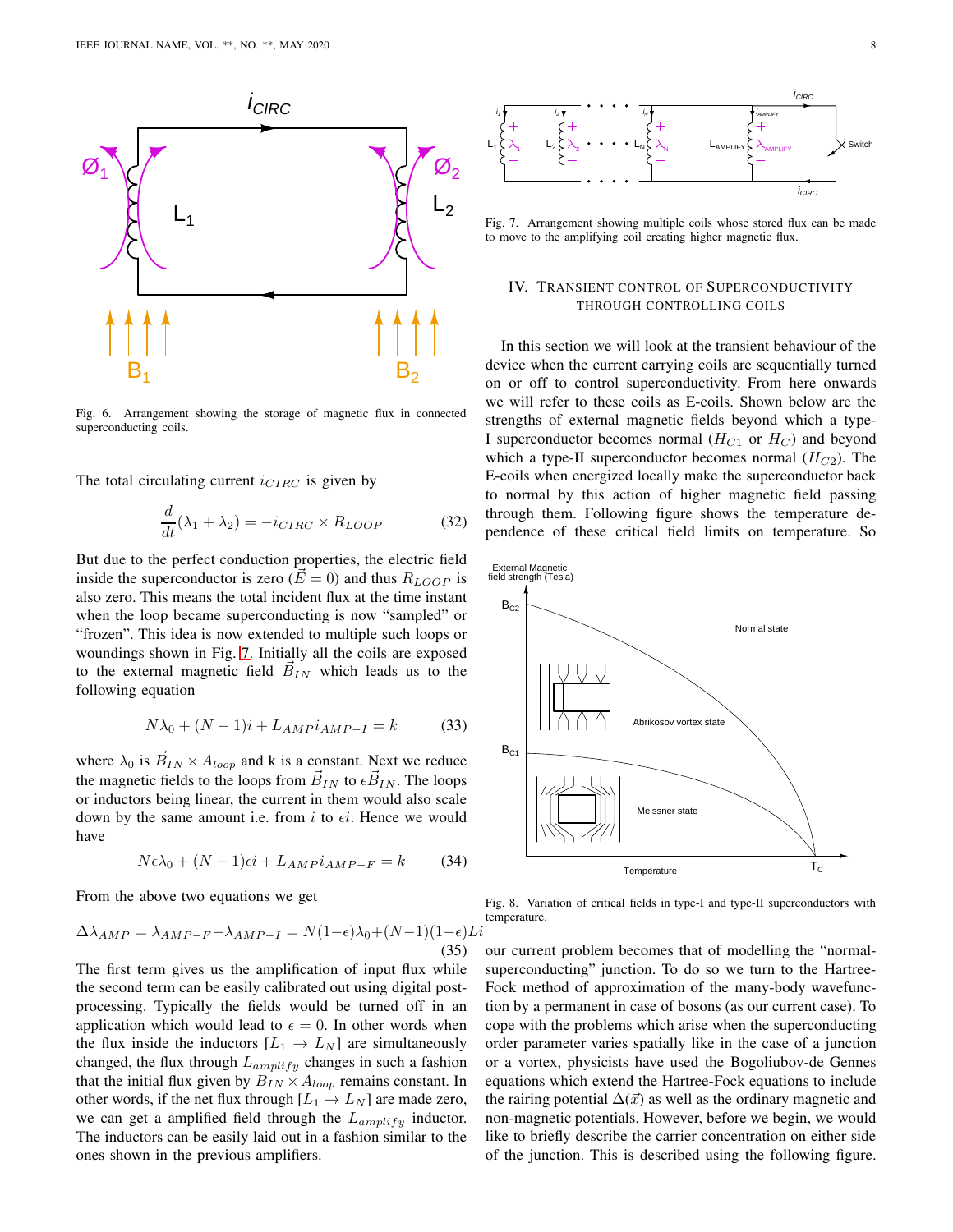Here the electrons can tunnel from the normal side to the where



Fig. 9. Energy-position diagram showing the desity of states and carrier concentration and band occupation on both sides of the junction for temperatures greater than 0K but less than  $T_C$ .

superconducting side to available energy-states in two ways. First is the normal mode where the thermally excited electons move to the density of states which are  $\Delta$  above the Fermienergy. Notice the bandgap-kind of structure characteristic of a semiconductor; difference being the denisty of states N(E) does not diverge near the bandgap, instead is follows a parabolic increase with energy. These electrons having much higher energy than the normal Cooper-pairs do not take part in the circulating supercurrent and thus do not affect the magnitude of the trapped magnetic field. Second and more important mode are when the lower energy electrons below  $E_F$ - $\Delta$  tunnel to the superconducting side. An electron propagating in such a way experiences a special type of scattering called Andreev reflection wherein a hole is reflected into the metal with opposite momentum and a Cooper-pair is generated in the superconductor side.

The Bogoliubov-de Gennes equations for the motion of particles in "normal-superconducting" interface become:

$$
-\frac{\hbar^2}{2m}\left(\nabla - \frac{ie}{\hbar c}\vec{A}\right)^2\vec{u} + [\vec{U_{ex}} - E_F]\vec{u} + \vec{\Delta}\vec{v} = \epsilon \vec{u} \quad (36)
$$

$$
\frac{\hbar^2}{2m} \left( \nabla + \frac{ie}{\hbar c} \vec{A} \right)^2 \vec{v} - \left[ \vec{U_{ex}} - E_F \right] \vec{v} + \vec{\Delta^*} \vec{u} = \epsilon \vec{v} \quad (37)
$$

Considering the system to be uniform in  $\hat{y}$  and  $\hat{z}$  directions we can define u and v as

$$
\begin{bmatrix} \vec{u} \\ \vec{v} \end{bmatrix} = e^{ik_y \hat{y} + ik_z \hat{z}} \begin{bmatrix} u(x) \\ v(x) \end{bmatrix}
$$
 (38)

Inserting them into the BdG equations, assuming anisotropic ∆ with no surface imperfections or barriers, we get

$$
\left[ -\frac{\hbar^2}{2m} \frac{d^2}{dx^2} - E_x \right] u_x + \Delta v_x = \epsilon u_x \tag{39}
$$

$$
-\left[-\frac{\hbar^2}{2m}\frac{d^2}{dx^2} - E_x\right]v_x + \Delta^* u_x = \epsilon v_x \tag{40}
$$

ſ

$$
E_x = E_F - \frac{\hbar^2 (k_y^2 + k_x^2)}{2m} \tag{41}
$$

and the momentum vector traces out a sphere in momentum space. At the boundary the wavefunctions  $u$ ,  $v$  and their derivatives  $u'$ ,  $v'$  must be continuous given by

$$
\begin{bmatrix} u_x(0) \\ v_x(0) \end{bmatrix}_{normal} = \begin{bmatrix} u_x(0) \\ v_x(0) \end{bmatrix}_{superconductor}
$$
 (42)

$$
\begin{bmatrix} u'_x(0) \\ v'_x(0) \end{bmatrix}_{normal} = \begin{bmatrix} u'_x(0) \\ v'_x(0) \end{bmatrix}_{superconductor}
$$
 (43)

For the sake of keeping it concise we will state the results from the above equations directly for the four use cases of when an electron or a hole is incident on the interface from the normal or the superconducting side. For a particle excitation with energy  $\epsilon > \Delta$ :

$$
\begin{bmatrix} u_x \\ v_x \end{bmatrix}_{normal} = e^{ik_x^{N_x}} \begin{bmatrix} 1 \\ 0 \end{bmatrix} + \frac{U}{V} e^{ik_x^{-N_x}} \begin{bmatrix} 0 \\ 1 \end{bmatrix} \tag{44}
$$

$$
\begin{bmatrix} u_x \\ v_x \end{bmatrix}_{superconductor} = \frac{1}{U} e^{ik_s^{Ns}} \begin{bmatrix} U \\ V \end{bmatrix}
$$
 (45)

here U and V are called the coherence factors in a uniform superconductor given by

$$
U = \frac{1}{\sqrt{2}} \left( 1 + \frac{\sqrt{\epsilon^2 - \Delta^2}}{\epsilon} \right)^{\frac{1}{2}}
$$
  

$$
V = \frac{1}{\sqrt{2}} \left( 1 - \frac{\sqrt{\epsilon^2 - \Delta^2}}{\epsilon} \right)^{\frac{1}{2}}
$$
(46)

For the case when the particle excitation with energy  $\epsilon < \Delta$ is incident on the interface, the same equations for  $u_x$  and  $v_x$ are still valid but U and V are modified:

$$
U = \frac{1}{\sqrt{2}} \left( 1 + i \frac{\sqrt{\Delta^2 - \epsilon^2}}{\epsilon} \right)^{\frac{1}{2}}
$$
  
\n
$$
V = \frac{1}{\sqrt{2}} \left( 1 - i \frac{\sqrt{\Delta^2 - \epsilon^2}}{\epsilon} \right)^{\frac{1}{2}}
$$
(47)

From the above equations we come to the following conclusions for the four cases of incidence -:

- If the incident particle is an electron from the metal side then its anti-particle (hole) is Andreev reflected back into the metal while a similar particle (an electron) is generated in the superconductor and moves in the transmission direction. There are no specular refelction components.
- If the incident particle is a hole from the metal side then its anti-particle (electron) is Andreev reflected back into the metal while a similar particle (a hole) is generated in the superconductor and moves in the transmission direction. Here too there are no specular refelction components.
- If the incident particle is an electron with energy  $\epsilon < \Delta$ from the metal side then its anti-particle (hole) is Andreev reflected back into the metal while a Cooper-pair is generated in the superconductor and moves in the transmission direction with no specular refelction components.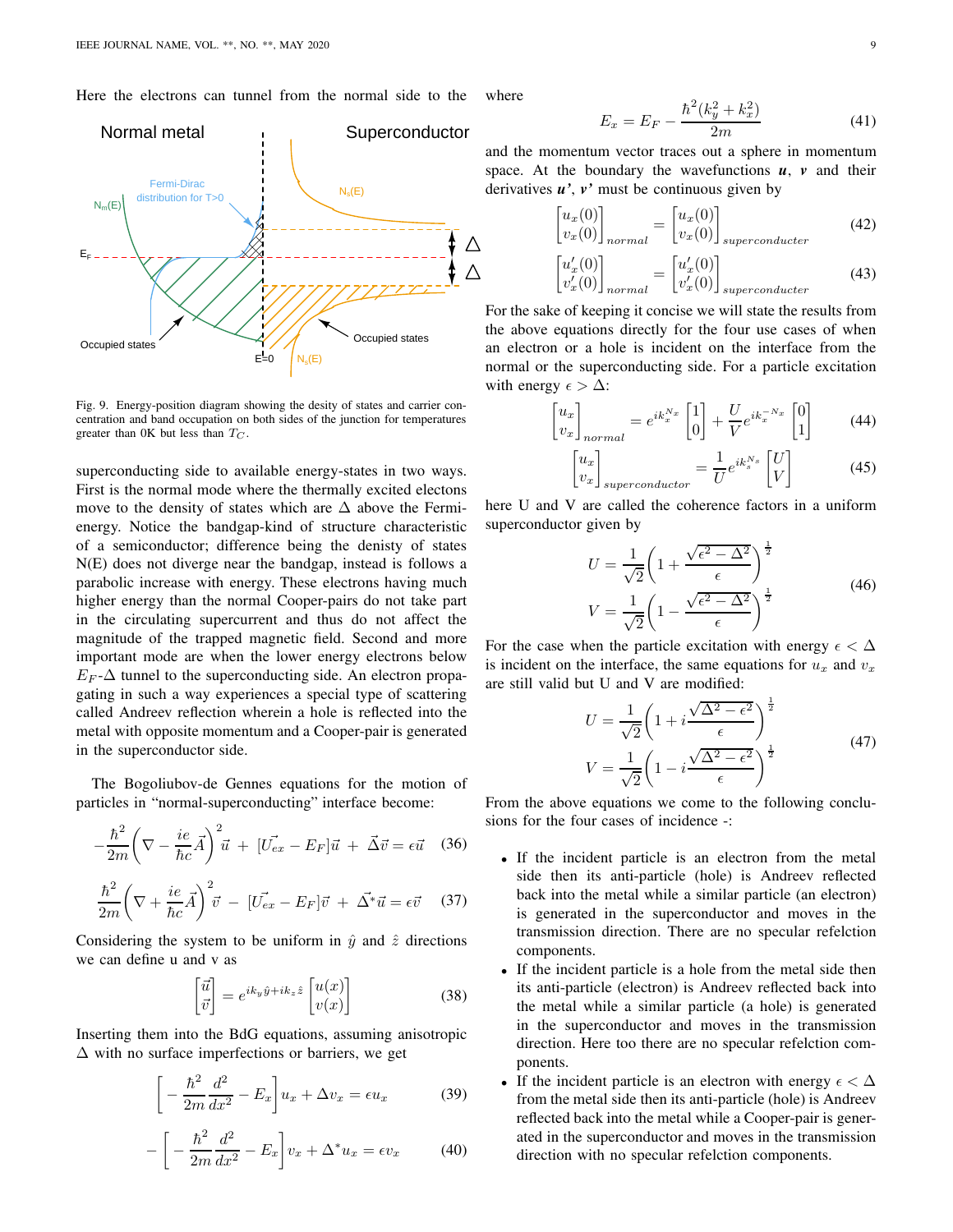The contribution of this effect to noise in the circulating supercurrent inside the superconductor will be taken up in Appendix-A. We will now end this section with the derivation of currents originating from the above tunnelling process.

Considering we have particle and hole excitations given by something similar to eqn(31) and inserting them into the first BdG equation would give

$$
-\frac{\hbar^2 k_F}{2m} \left[ 2i\vec{k}\nabla U(x) + \frac{2e}{\hbar c}\vec{k}\vec{A}U(x) - \frac{2ie}{\hbar k_F c}\vec{A}\nabla U(x) - \frac{e^2}{k_F \hbar^2 c^2}\vec{A}^2 U(x) + \frac{1}{k_F} \nabla^2 U(x) \right] = \epsilon U(x)
$$
\n(48)

Using the approximations  $\frac{1}{k_K} \approx a_0$  (the de Broglie wavelength associated with inter-atomic distance),  $\nabla U(x) \approx U(x)/\xi$ ,  $\nabla^2 U(x) \approx U(x)/\xi^2$ ,  $e\vec{A}/(\hbar c) \approx 1/\xi$  and  $\vec{A}$ )  $\approx \frac{\hbar c}{e\xi}$  we can neglect the last three terms in the bracket obtaining the Andreev equations:

$$
-i\hbar v_F \left(\nabla - \frac{ie}{\hbar c}\vec{A}\right)U + \Delta V = \epsilon U \tag{49}
$$

$$
i\hbar v_F \left(\nabla + \frac{ie}{\hbar c}\vec{A}\right) V + \Delta^* U = \epsilon V \tag{50}
$$

The solution to this in the normal region where  $\Delta$  is zero would give

$$
\begin{bmatrix} u_x \\ v_x \end{bmatrix}_{normal} = \begin{bmatrix} a_0 e^{i(\frac{\epsilon}{\hbar v_F} + \frac{e\vec{A}}{\hbar c})x} \\ a_1 e^{-i(\frac{\epsilon}{\hbar v_F} + \frac{e\vec{A}}{\hbar c})x} \end{bmatrix}
$$
 (51)

where  $a_0$  and  $a_1$  are constants of integration. Now the quantum supercurrent flowing through the normal-superconductor junction would have a supercurrent density given by

$$
\mathbf{J}_{\mathbf{S}}^* = \frac{e}{m} \sum_n \left[ f(\epsilon_n) (u_n^* \hat{p} u_n + u_n \hat{p}^\dagger u_n^*) + (1 - f(\epsilon_n)) (v_n \hat{p} v_n^* + v_n^* \hat{p}^\dagger v_n) \right]
$$
(52)

summed over n quantum states,  $f(\epsilon)$  is the Fermi-Dirac distribution and  $\hat{p}$  is the canonical momentum operator. Finally, skipping the rigorous mathematics and jumping directly to the result for long junctions gives

$$
\mathbf{I}_{\mathbf{SN}}^* = \frac{2eSv_Fk_F^2}{\pi^2 d}e^{-d/\xi_N}\sin\phi
$$
  
= 
$$
\frac{4\hbar N(0)v_F^2 eS}{d}e^{-d/\xi_N}\sin\phi
$$
(53)  
= 
$$
\frac{16\hbar v_F}{2edR_{SH}}e^{-d/\xi_N}\sin\phi
$$

where  $R_{SH}$  is the resistance coming from the normalsuperconductor contact,  $\xi_N = \frac{\hbar v_F}{2\pi k_B T}$  gives the distance over which the superelectrons' current decays into the normal metal.

## V. BOSE-EINSTEIN STATISTICS IN PRESENCE OF EXTERNAL ELECTROMAGNETIC FIELDS

In this section we will relook at the seminal Bose-Einstein statistics for bosons in an interacting electromagnetic field which in our case are the Cooper pairs.

<<This is still a work in progress and will be added when the underlying mathematics is on a firmer footing.>>

#### VI. COMPARATOR AND FEEDBACK-DAC DESIGN

The comparator can be a superconducting ring made of the same material as that used for the amplifier-integrators in the loop-filter. A planar 2-D surface encompassing the total cross-sectional area of the amplifying+integrating cylinders can be designed and placed at the same axis as the cylinders themselves.



<span id="page-9-0"></span>Fig. 10. Construction of the comparator.

While the loop-filter is integrating, the comparator superconducting loop can be made to be in a normal mode either by the action of suitably placed E-coils or by pumping a current more than the critical current  $I_C$  such that superconductivity is lost. Later on after the loop-filter is finished with the amplification of the current cycle, the comparator loops can be allowed to regain superconductivity. It is at this time that the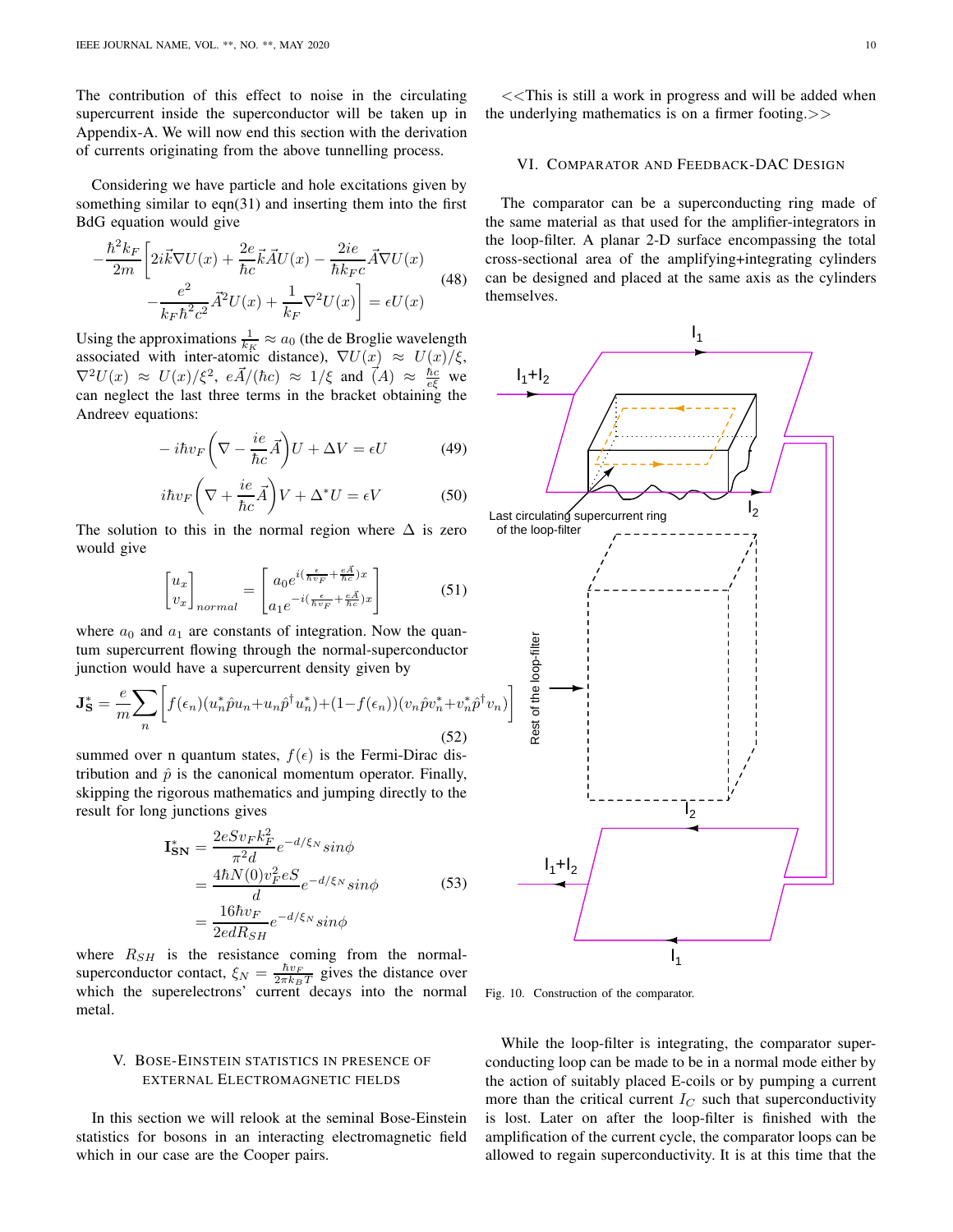

Fig. 11. Resultant magnetic field inside the comparator loop during normal operation (I) and when saturated (II).

final output of the loop-filter is stored in the comparator loops by the differential circulating currents depending upon the magnetic field. From Biot–Savart law we have the magnetic field at the center of the loop as

$$
\frac{|I_1 - I_2|}{2} = \frac{\pi L \vec{B}_{LF}}{2\sqrt{2}\mu_0}
$$
 (54)

where  $L$  denotes the lenght of one side of the comparator loops and  $\vec{B}_{LF}$  is the output magnetic field from the loopfilter. The difference in current in the two arms is to maintain the resultant magnetic field. From this relation we can easily conclude a few facts

- The maximum magnetic-field that the comparator loop can detect without overload is when it is so strong that the entire bias current for the comparator loop is diverted to one side.
- The minimum magnetic field that can be detected reliably would be the single quanta of magnetic flux given by  $B_{LSB} = \frac{h}{2eL^2}.$
- $I_1 + I_2$ " shown in Fig[.10](#page-9-0) can be noisy and crude as any noise on them will act as a common-mode noise and what finally matters is the circulating current stored in the loop.
- As a comparison with classical circuits, to store a field of 2.07fT we would need a LSB current resolution of less than 5pA circulating in a loop of  $100 \mu m$  radius which is too fine by a long shot for existing converters.

This same differential current is made to flow through another square loop at the other end of the loop-filter which basically acts as the feedback, recall Fig. 1 from earlier in this paper. The vertical running lines which carry the currents  $I_1$  and  $I_2$ to the input side of the loop-filter would not interfere with the existing supercurrent loops due to magnetic field screening from Meissner effect. Thus comes forth another benefit of utilizing the internally circulating supercurrent rings.

Also a careful look at the structure would yield that the comparator alongwith the feedback is effectively working as a

multibit system without any extra budgeting for randomizing the mismatch in feedback elements. Methods involving the budgeting and removal of mismatch in feedback elements of classical ∆Σ-ADCs be it continuous-time or discrete-time consume a huge amount of designer's time, effort not to mention the area and power penalties. This also to some extent limits the speed in the continuous-time versions of these ADCs as compensation of the excess loop delays from randomizing and shaping this mismatch consumes clock time. The step-size of this quantizer is thus given by whatever  $\Delta I$  can store  $B_{LSB}$ in the loop.

The number of steps in the quantizer is obtained using the same Biot–Savart law as follows

$$
B_{LF-max} = \frac{\sqrt{2}\mu_0 I}{\pi L} \tag{55}
$$

$$
B_{LF-min} = \frac{h}{2eL^2} \tag{56}
$$

$$
N_{Lev} = \frac{B_{LF-max}}{B_{LF-min}} = \frac{2\sqrt{2}\mu_0 eLI}{\pi h}
$$
 (57)

where  $I = \frac{I_1 + I_2}{2}$ . If we have a square loop with each side being 200 $\mu$ m and  $I = 9.371mA$  then  $N_{Lev} = 512$ .

#### VII. CONCLUSION

In this paper we have presented a device which leverages the macroscopic quantum phenomena of superconductivity to modify the existent building blocks of complex electonic circuits. For the sake of brevity we have jumped detailed derivations to draw conclusions from the final results which give us an indication of the performance metrics that can be extracted and fabrication challenges we might face.

## APPENDIX

#### APPENDIX-A : NOISE CALCULATIONS

We will begin by a very brief review of the flicker noise process occuring in MOSFETs. A typical n-type MOSFET is shown in the diagram below.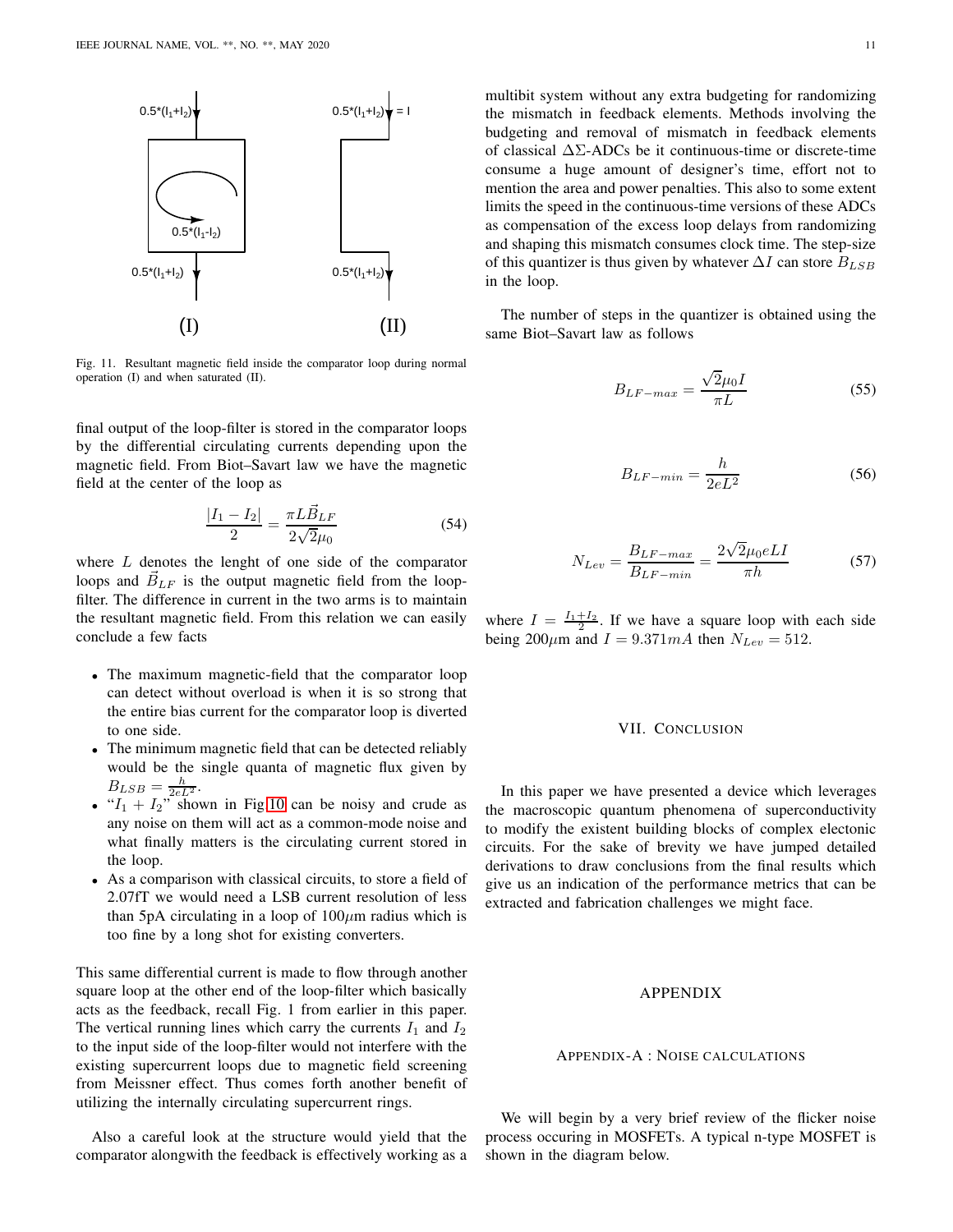TABLE I COMPARISON WITH EXISTING ADC TYPES PUBLISHED IN JOURNALS

| Performance Metric                                                            | [8]                   | [9]                   | [10]           | This Work                                                     |
|-------------------------------------------------------------------------------|-----------------------|-----------------------|----------------|---------------------------------------------------------------|
| Type                                                                          | Continuous-Time       | Discrete-Time         | Precision      | Using proposed                                                |
|                                                                               | $\Delta - \Sigma$ ADC | $\Delta - \Sigma ADC$ | <b>SAR ADC</b> | Devices and Circuits                                          |
| <b>SNDR</b>                                                                   | 107dB                 | 105.3dB               | 96.2dB         | With comparable power numbers can target $>135dB$             |
| Bandwidth                                                                     | 391.5KHz              | 125KHz                | 175KHz         | Can be $\geq$ 1MHz depending on speed of digital logic        |
| Area <sup>1</sup>                                                             | N/A                   | N/A                   | N/A            | Will heavily depend on fabrication methods                    |
| Power <sup>2</sup>                                                            | 126mW                 | 34mW                  | 44mW           | $I_{\Omega}$ of comparator-loop, input-drivers, digital logic |
| <b>Supplies</b>                                                               | 3.3V, 1.8V, 1.1V      | 5V, 2V, 1.1V          | 5V, 1.8V, 1.1V | Will need just one supply                                     |
| $\overrightarrow{E}$ and $\overrightarrow{B}$ shielding                       | No                    | No                    | No             | Yes                                                           |
| $Area1$ Exact die not available, package dimensions reliable metric           |                       |                       |                |                                                               |
| Power <sup>2</sup> Multiple supply domains for Analog, Digital and I/O blocks |                       |                       |                |                                                               |



Fig. 12. A typical n-type MOSFET device showing one of the origins of flicker noise from the traps in silicon and oxide interface. Also shown is a typical variation of a power law phenomenon.

An analogy can be drawn from the burst-noise which occurs when a trap or impurity catches a charge carrier and then releases it after some relaxation time  $\tau_1$ . The auto-correlation function and power spectral density are given by

$$
R_{XX}(\tau) = R_{XX}(0)e^{-\frac{|\tau|}{\tau_1}}
$$
 (I.58)

$$
S_X(\omega) = \frac{4R_{XX}(0)\tau_1}{1 + (\tau_1\omega)^2}
$$
 (I.59)

Flicker noise can be considered as an assortment of many such trapping and releasing events by impurities, lattice defects, interface defects, etc with the last one being the dominant in modern MOSFETs. Also shown in the above diagram is the power law of statistics which in our specific case can be formulated to state that the events with lower disruptive potential occur more than those with higher disruptive potential. This tells us that if we have a very clean semiconductor sample, the bulk of trapping-releasing activites would be from the silicon and oxide interface. These will have lowest relaxation times followed by those caused by lattice defects. Thus we can conclude that the number of such events would be inversely

proportional to the magnitude and the relaxation time  $\tau_1$ . Integrating over all such processes to get the final power spectral density of the flicker noise

$$
S_X(\omega) = \int_{\tau_1}^{\tau_2} N(\tau) \frac{4R_{XX}(0)\tau}{1 + (\tau \omega)^2} d\tau = \int_{\tau_1}^{\tau_2} \frac{k}{\tau} \frac{4R_{XX}(0)\tau}{1 + (\tau \omega)^2} d\tau = \frac{k'}{\omega} \int_{\omega \tau_1}^{\omega \tau_2} \frac{d(\omega \tau)}{1 + (\tau \omega)^2} = \frac{k'}{\omega} \left[ \tan^{-1}(\omega \tau_2) - \tan^{-1}(\omega \tau_1) \right]
$$
(1.60)

This is the typical inverse dependence on frequency seen for flicker noise. In the case of the device proposed in the earlier sections, the trapping and releasing action seen at the oxide interface in MOSFETs is absent as the total cylinder is made up of the same material with some portions in superconducting mode while some in normal mode due to the action of the E-coils. However those due to impurity atoms or lattice imperfections will still be present. Thus overall compared to its classical couterparts, the proposed device will exhibit much lower flicker noise power spectral density.

In the case of thermal nosie, we will begin by considering the case of the normal resistor or a metal wire. Here the random but zero-mean ( $\mu = 0$ ) voltage at the two terminals is primarily due to the scattering of electrons in the three dimensional gas moving in Brownian motion. The scattering is a function of the mean velocity of the electrons and are thus dependent on the temperature.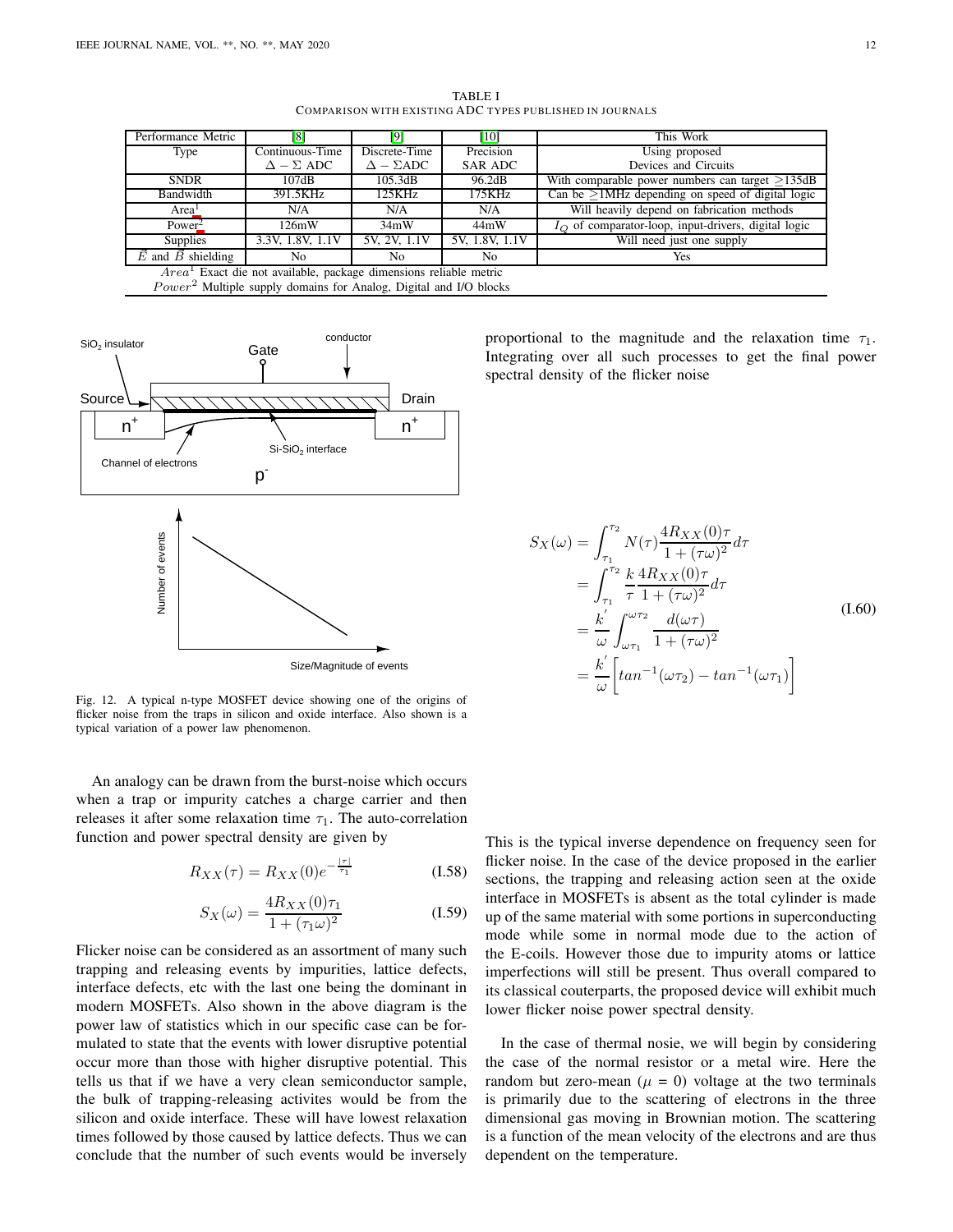

Fig. 13. Cartesian to cylindrical co-ordinate transformation.

Consider an electron travelling towards any one of the terminals of the resistor or wire. If there is a scattering event in any  $\vec{x}$  or  $\vec{y}$  or  $\vec{z}$  directions, then we would notice a change in the voltage measured across the terminals. Or in other words, all the three directions of scattering would lead to an overall noise.

In the case of the device proposed, we would shift to the cylindrical coordinates system instead of the cartesian coordinate for ease without any loss of generality. Here since the information is stored in form of the trapped magnetic field due to the circulating supercurrent, any fluctuations in the supercurrent would lead to a noise. Let us consider a Cooperpair which is travelling along the concentric region inside the superconductor then slight variations in its  $\vec{z}$  due to scattering from impurities would not matter. Also any variations in the  $\vec{r}$  also would not impact the stored magnetic field. The only scattering direction that will cause a change in the magnetic field would be a variation in  $\phi$  direction. Thus we can say that only one out of the three degrees of freedom for scattering would impact our stored magnetic field. Or in other words this superconducting device is three times more robust than its classical counterpart MOSFETs. The normal to superconductor tunnelling current  $I_{SN}$  would however contribute to additional noise. The spectral characteristics of it is unknown at this point.

#### APPENDIX-B : ERRORS FROM TRAPS AND IMPURITIES

In this portion we would consider the effects of nonmagnetic impurities which are weak disorders and do not cause the eigenstates of the single particle Hamiltonian to be

localized in space. Let us consider the Bogoliubov–de Gennes equations -:

$$
\left[ -\frac{\hbar^2}{2m} \nabla^2 - \mu + U(\vec{r}) \right] u(\vec{r}) + \Delta v(\vec{r}) = \epsilon u(\vec{r}) \quad (\text{II.61})
$$

and

$$
-\left[-\frac{\hbar^2}{2m}\nabla^2 - \mu + U(\vec{r})\right]v(\vec{r}) + \Delta^*u(\vec{r}) = \epsilon v(\vec{r}) \quad (II.62)
$$

Here  $U(\vec{r})$  describes the electrostatic potential due to the impurity. Now consider a single-electron wavefunction of a normal metal  $w_n(\vec{r})$  that satisfies

$$
\left[ -\frac{\hbar^2}{2m} \nabla^2 - \mu + U(\vec{r}) \right] w_n(\vec{r}) = \xi_n w_n(\vec{r}) \tag{II.63}
$$

With  $\Delta$  being a constant, we have

$$
u_n(\vec{r}) = w_n(\vec{r})U_n \tag{II.64}
$$

$$
v_n(\vec{r}) = w_n(\vec{r})V_n \tag{II.65}
$$

where the coherence factors and the energy spectrum is given by

$$
|U_n|^2 = \frac{1}{2} \left( 1 + \frac{\xi_n}{\epsilon_n} \right) \tag{II.66}
$$

$$
|V_n|^2 = \frac{1}{2} \left( 1 - \frac{\xi_n}{\epsilon_n} \right) \tag{II.67}
$$

$$
\epsilon_n = \sqrt{\xi_n^2 + |\Delta|^2} \tag{II.68}
$$

Thus we see that if the elastic scattering mean free path is more than the coherence length inside the superconductor and the desity of states is not significantly affected by the disorder parameter then we reach the same  $\Delta$  and  $T_C$  as obtained by the BCS theory.

However, if we have a magnetic impurity scattering which leads to spin-flips of the Cooper-pair it can result in loss of superelecton density. Thus depending on the impurity atom's size and denisty of such impurities throughout the superconductor the overall supercurrent denisty,  $\Delta$  and  $T_C$ will be modified.

## APPENDIX-C : SIN JUNCTION BASED DEVICE AS ANOTHER ALTERNATIVE TO THE PROPOSED DEVICE

Here we will look at another alternative to the device proposed in the main section of this paper. Whereas that works by sliding the supercurrent rings up through the successive turning on/off of the E-coils, the following device works on the principle of sliding the supercurrent rings through the application of a transverse electric field on either ends of the cylinder. Following diagram shows the same cylindrical construction as the original device. The cutaway section shaded in the above figure is shown below with the new addition of the insulating and conducting layers at the two ends of the cylinder. The working and setup of the magentic field is same as the previous device upto the point where the external magnetic field is frozen inside the cylindrical cavity by the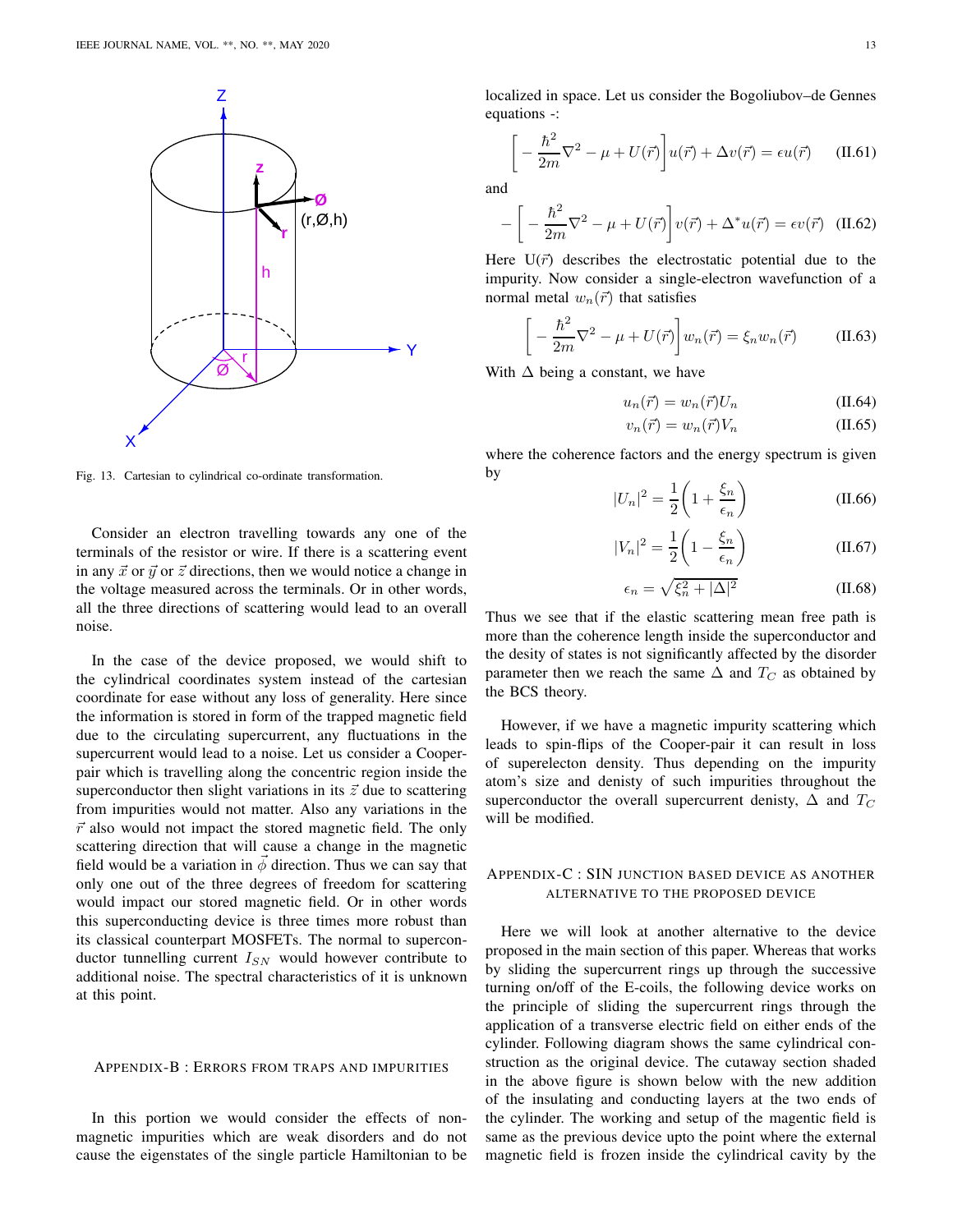

Fig. 14. Cylindrical construction of the original device.



Fig. 15. Construction of the cutaway section.

circulating supercurrent bunces spread out over the height of the cylinder. At this point the E-coils are disengaged and an opposite polarity voltage is applied on the top and bottom plates of the structure. Assuming the top plate is applied a potential  $+V$  and the bottom plate is applied the opposite potential  $-V$ , this causes the supercurrent rings which are of negative charge carriers to shift upwards towards the top-plate like a capacitor action with the insulating dielectric between the conducting metal plates. When the rings converge at the top end of the structure this will lead to an amplification of the frozen magnetic field thus giving us another amplifier topology. This device incorporates another type of junction called Normal-Insulator-Superconductor (NIS) which we will

briefly describe here and mention some relevant equations.

We again begin from the Bogoliubov–de Gennes equations but modify them based on the following assumptions -:

- The normal metal and the superconductor are separated by the insultor extending in the  $\hat{y}$  and  $\hat{z}$  directions. Thus we have a variation of potential along the  $\hat{x}$  direction only. This causes the wavefunction to take the form  $e^{i(k_y y + k_z z)}\left[u(x)\right]$  $v(x)$ .
- The momentum along  $\hat{y}$  and  $\hat{z}$  directions are conserved,  $E_x = E_F - \frac{\hbar^2 (k_y^2 + k_z^2)}{2m}$ 2m
- We model the insultating region as a thin layer and the potential barrier by  $U(x) = I\delta(x)$  where I represent the height of the potential barrier.

Also, here we assume that the incident electron from the normal region will be reflected back with two components given by the normal reflection where we have an similar particle as the electron going back into the metal alongwith an Andreev reflected anti-particle too.

$$
\left[ -\frac{\hbar^2}{2m} \frac{d^2}{dx^2} - E_x + I\delta(x) \right] u(x) + \Delta v(x) = \epsilon u(x) \quad \text{(III.69)}
$$

$$
-\left[ -\frac{\hbar^2}{2m} \frac{d^2}{dx^2} - E_x + I\delta(x) \right] v(x) + \Delta^* u(x) = \epsilon v(x) \quad \text{(III.70)}
$$

Boundary conditions require the solution to  $u$  and  $v$  to be equal on either side of the insultating barrier. Also the difference between the  $\hat{x}$ -derivative of u and v on the right and left side respectively should be equal to  $\frac{2mI}{\hbar^2}$  times the spatial solution of u and v at  $x = 0$ .



Fig. 16. A normal metal - insulator - superconductor junction.

Consider the case when the energy of the incident electron is more than the energy-gap in the superconductor  $\epsilon > \Delta$ which can lead to four possibilities

• The resulting transmitted and reflected wavefunctions when an electron is incident on the junction from the normal metal region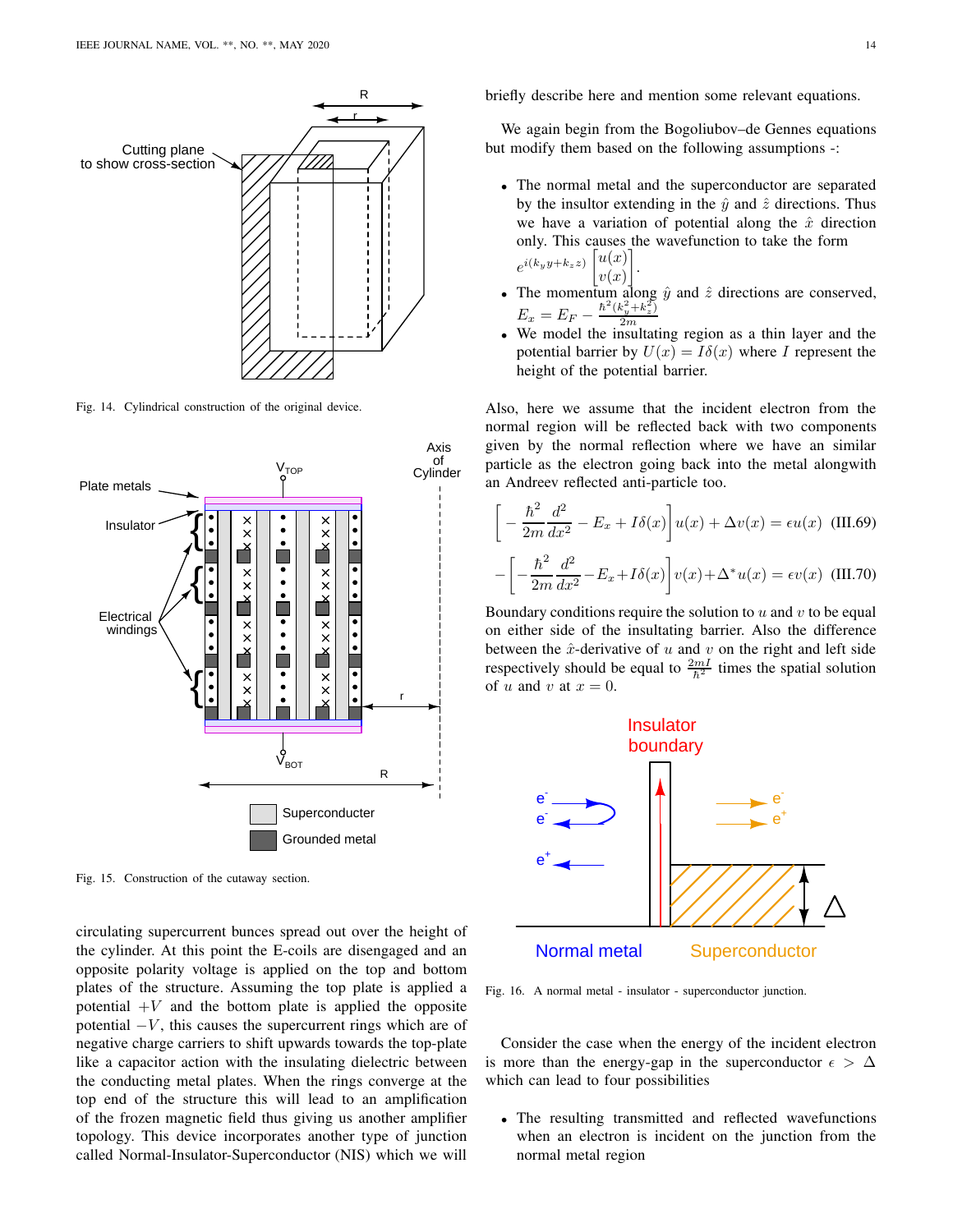- The resulting transmitted and reflected wavefunctions when a hole is incident on the junction from the normal metal region
- The wavefunctions when an electron is incident on the junction from the superconductor region
- The wavefunctions when a hole is incident on the junction from the superconductor region

Skipping detailed derivations, we simply state that in the 1<sup>st</sup>-case the reflected wavefunction contains an electron and its anti-particle, while an electron and it's anti-particle is transmitted into the superconductor. Similarly in the  $2^{nd}$ -case the reflected wavefunction contains a hole and also its antiparticle, while an electron and it's anti-particle is transmitted into the superconductor. For the  $3^{rd}$  and  $4^{th}$  cases we have a similar scenario as in the previous two cases; transmitted electrons and holes alongwith two reflected components of similar and opposite nature to that of the incident particle.

Now for the case when  $\epsilon < \Delta$  we consider the 1<sup>st</sup>-case as an example where a particle is incident on the junction from the normal-metal side. Here the incident particle is reflected as a combination of a particle of same nature and its antiparticle. In the absence of the insulating barrier we would have a reflection of only the anti-particle of the incident particle.

To derive the tunneling current across the NIS junction, we consider the case when a voltage V is applied across the interface with the normal metal being at the higher potential. The total tunnelling current is given by the combined contribution from the 4 possible tunnelling scenarios discussed above. Ignoring any charge buildup in the insulator, we can conclude that the current on the normal metal side would be equal to that on the superconductor side. This would be a function of the occupied density of states on the metal side for the incident paticle and the vacant states of its reflected antiparticle on the same side. Skipping the thorough derivations, we arrive at

$$
I_{NIS} = AeN(0)v_F S \int_{-\infty}^{\infty} \left[1 - |b|^2 + |a|^2\right] \times \left[f_0(\epsilon - eV) - f_0(\epsilon)\right] d\epsilon
$$
\n(III.71)

where A is a constant dependant on the junction's geometry,  $N(0)$  is density of states at Fermi surface,  $v_F$  is the Fermi velocity, S is the surface area of the junction,  $(1 - |b|^2 + |a|^2)$ is proportional to the transmission coefficient at the interface and

$$
f_0 = \frac{1}{e^{\frac{\epsilon}{T}} + 1} \tag{III.72}
$$

For low temperatures this can be approximated as

$$
I_{NIS} = \frac{Ae^2 N(0) v_F S}{1 + \left(\frac{mI}{\hbar^2 |k_x|}\right)^2} \sqrt{(eV)^2 - |\Delta|^2} \Theta \left(V - \frac{|\Delta|}{e}\right)
$$
\n(III.73)

#### ACKNOWLEDGMENT

The authors would like to thank... for their valuable inputs.

#### **REFERENCES**

- [1] Terry P. Orlando and Kevin A. Delin , *Foundations of Applied Superconductivity*, MIT.
- [2] Michael Tinkham, *Introduction to Superconductivity*, Harvard University.
- [3] Quantum Physics I-II-III, by MIT OCW.
- [4] Superconductivity (web course), by IIT-Bombay and NPTEL.
- [5] Statistical Mechanics I: Statistical Mechanics of Particles, by MIT OCW.
- [6] Ramamurti Shankar, *Quantum Field Theory and Condensed Matter: An Introduction*.
- [7] Stephen Blundell, *Magnetish in Condensed Matter*, Oxford University.
- <span id="page-14-0"></span>[8] Continuous-time Delta-Sigma Modulator ADC, https://www.analog.com/en/products/ad7134.html
- <span id="page-14-1"></span>[9] Discrete-time Delta-Sigma Modulator ADC, https://www.analog.com/en/products/ad7175-2.html
- <span id="page-14-2"></span>[10] Precision SAR ADC, https://www.analog.com/en/products/ltc2357-18.html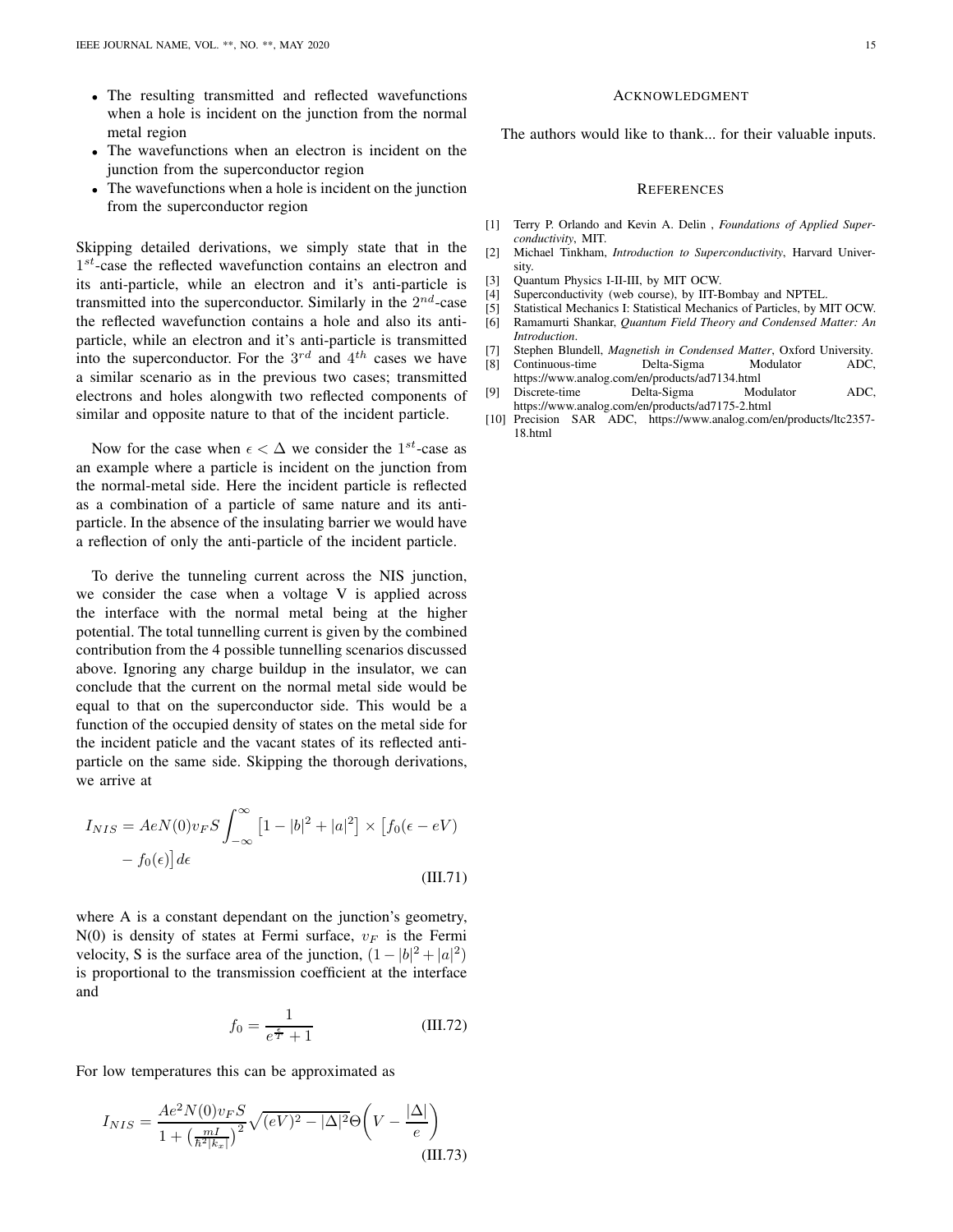